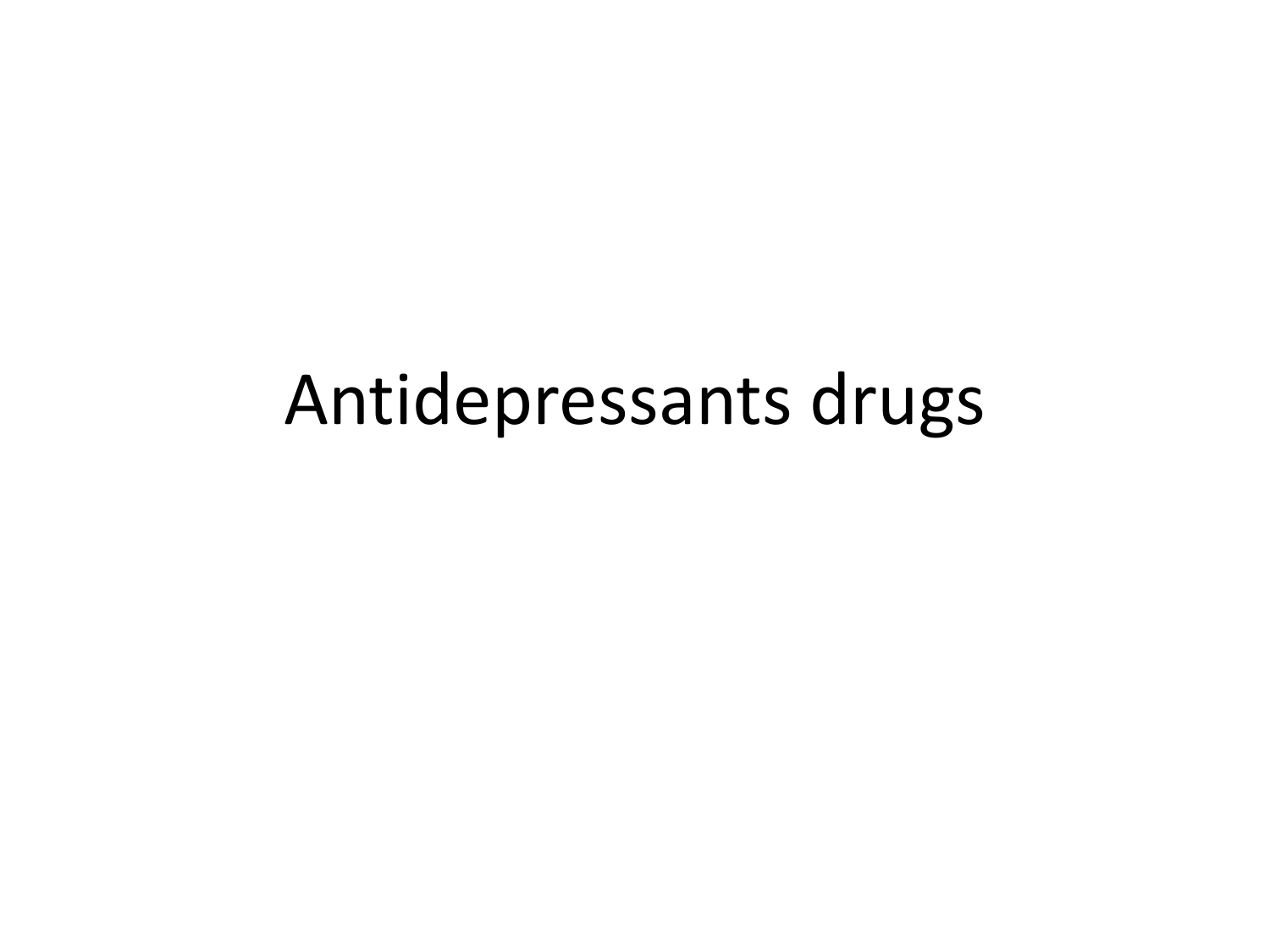# **Depression**

- The symptoms of **depression** are feelings of sadness and hopelessness.
- Inability to experience pleasure in usual activities.
- Changes in sleep patterns and appetite.
- loss of energy.
- Suicidal thoughts.
- **Mania** is characterized by the opposite behavior: enthusiasm, anger, rapid thought and speech patterns, extreme self-confidence, and impaired judgment.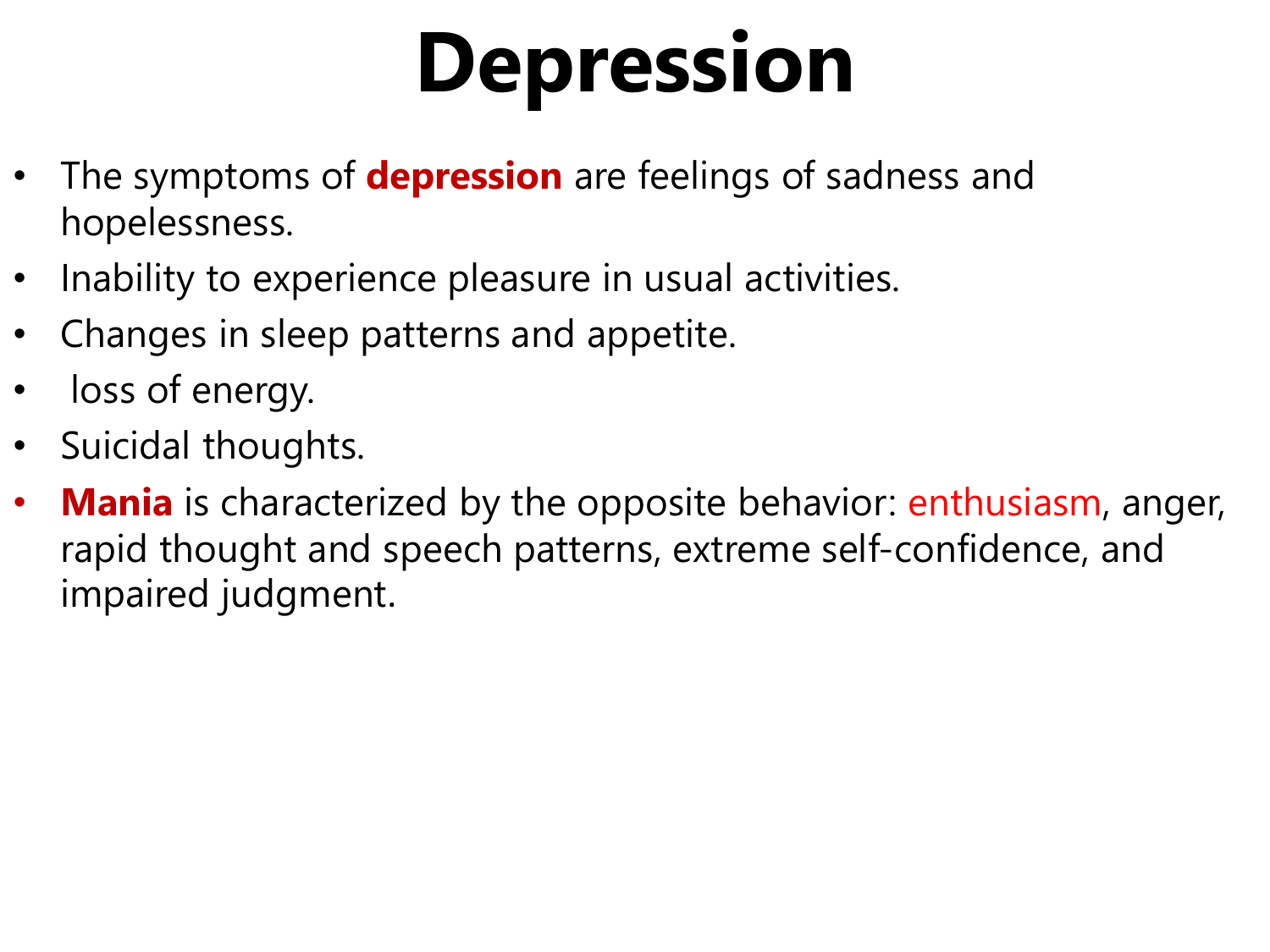### **MECHANISM OF ANTIDEPRESSANT DRUGS**

- Most clinically useful antidepressant drugs potentiate, either directly or indirectly, the actions of **norepinephrine and/or serotonin (5-HT)** in the brain.
- This, along with other evidence, led to the **biogenic amine theory**, which proposes that **depression** is due to a deficiency of monoamines, such as norepinephrine and serotonin, at certain key sites in the brain.
- Conversely, the theory proposes that **mania** is caused by an overproduction of these neurotransmitters.
- The biogenic amine theory of depression and mania is overly simplistic. It fails to explain the pharmacological effects of any of the antidepressant and antimania drugs on neurotransmission**, which often occur immediately; however, the time course for a therapeutic response occurs over several weeks**.
- This suggests that **decreased reuptake of neurotransmitters** is only an initial effect of the drugs, which may not be directly responsible for the antidepressant effects.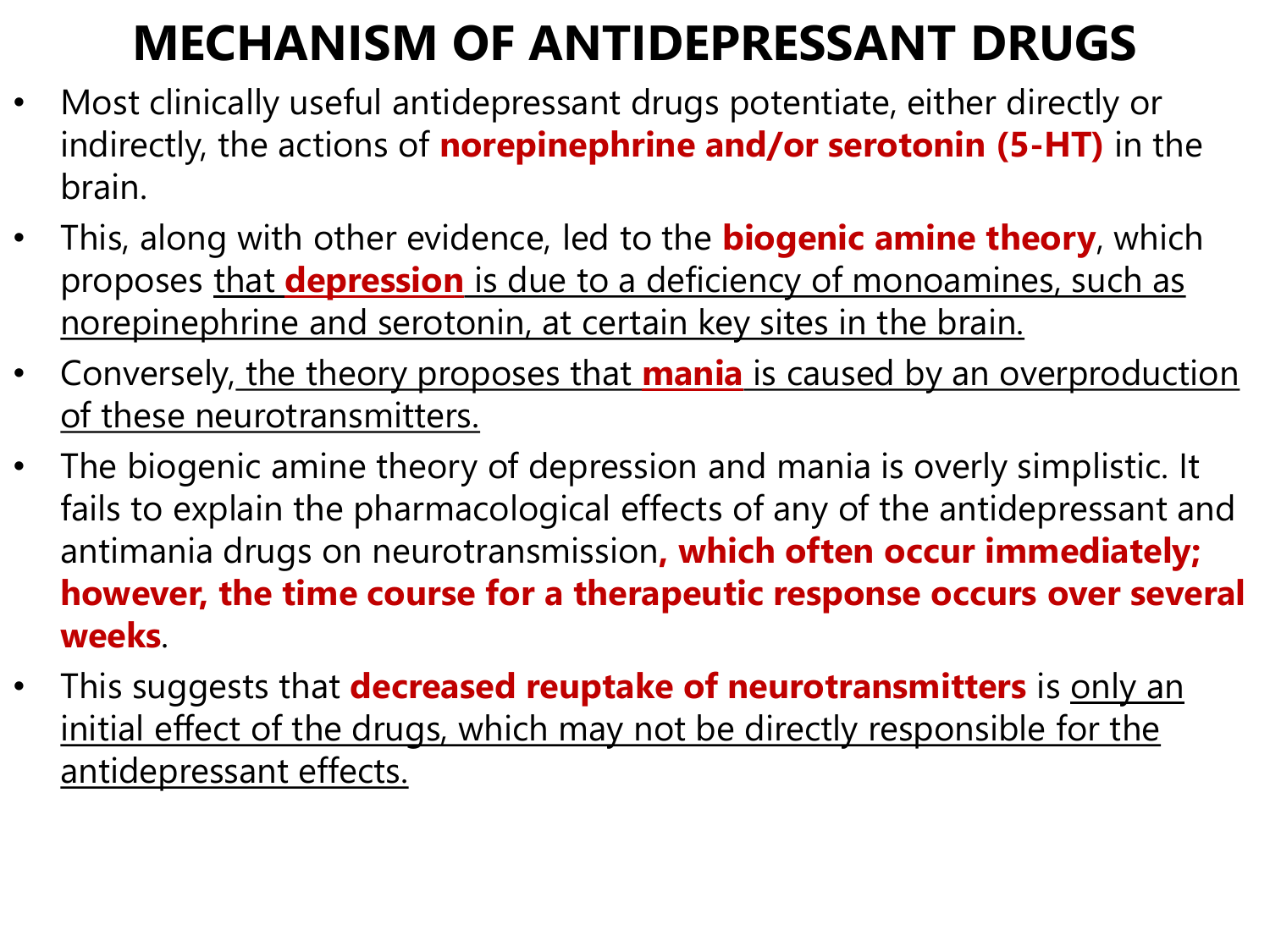### **Summary of Antidepressants**

#### **TRICYCLIC ANTIDEPRESSANTS (TCAs)**

Amitriptyline **Amoxapine Clomipramine ANAFRANIL Desipramine NORPRAMIN Doxepin SINEQUAN** Imipramine TOFRANIL Maprotiline LUDIOMIL **Nortriptyline PAMELOR** Protriptyline VIVACTIL Trimipramine SURMONTIL

#### **MONOAMINE OXIDASE INHIBITORS** (MAOIs)

**Isocarboxazid MARPLAN Phenelzine NARDIL** Selegiline EMSAM Tranylcypromine PARNATE

#### **SELECTIVE SEROTONIN REUPTAKE INHIBITORS (SSRIs)**

Citalopram CELEXA **Escitalopram LEXAPRO Fluoxetine PROZAC Fluvoxamine IUVOX CR Paroxetine PAXII** Sertraline 701 OFT

### SEROTONIN/NOREPINEPHRINE<br>REUPTAKE INHIBITORS (SNRIs)

Desvenlafaxine PRISTIO **Duloxetine CYMBALTA** Levomilnacipran FETZIMA **Venlafaxine EFFEXOR** 

#### **ATYPICAL ANTIDEPRESSANTS**

**Bupropion WELLBUTRIN, ZYBAN** Mirtazapine REMERON **Nefazodone Trazodone DESYREL Vilazodone VIIBRYD Vortioxetine BRINTELLIX**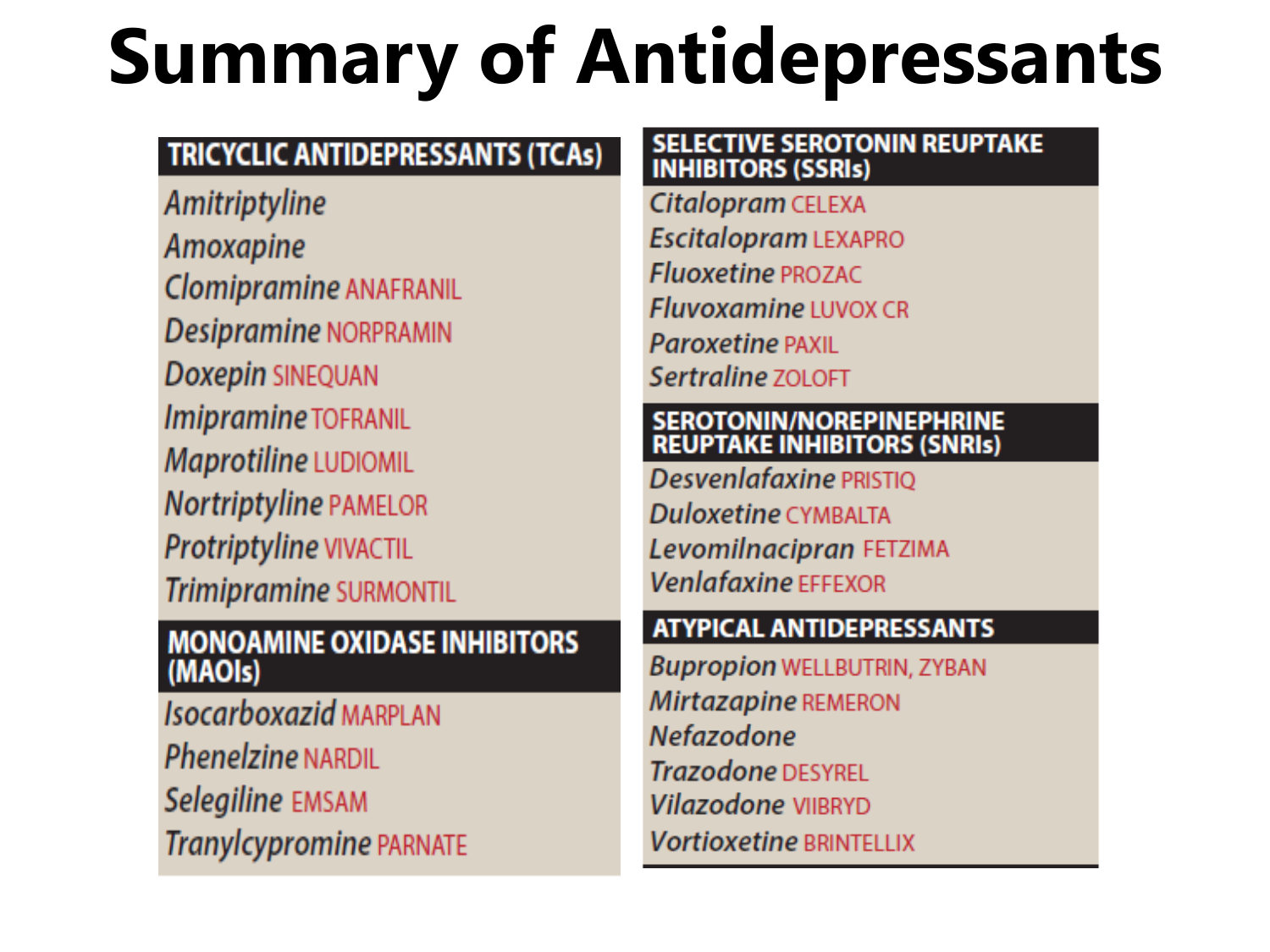#### **Selective Serotonin Reuptake Inhibitors (SSRIs)**

- The selective serotonin reuptake inhibitors (SSRIs) are a group of antidepressant drugs that specifically inhibit serotonin reuptake, having 300- to 3000-fold greater selectivity for the serotonin transporter, as compared to the norepinephrine transporter.
- This contrasts with the tricyclic antidepressants (TCAs) and serotonin/norepinephrine reuptake inhibitors (SNRIs) that nonselectively inhibit the reuptake of norepinephrine and serotonin
- Moreover, the SSRIs have little blocking activity at **muscarinic**, **αadrenergic**, and **histaminic H1** receptors.
- Therefore, common side effects associated with TCAs, such as orthostatic hypotension, sedation, dry mouth, and blurred vision, are not commonly seen with the SSRIs.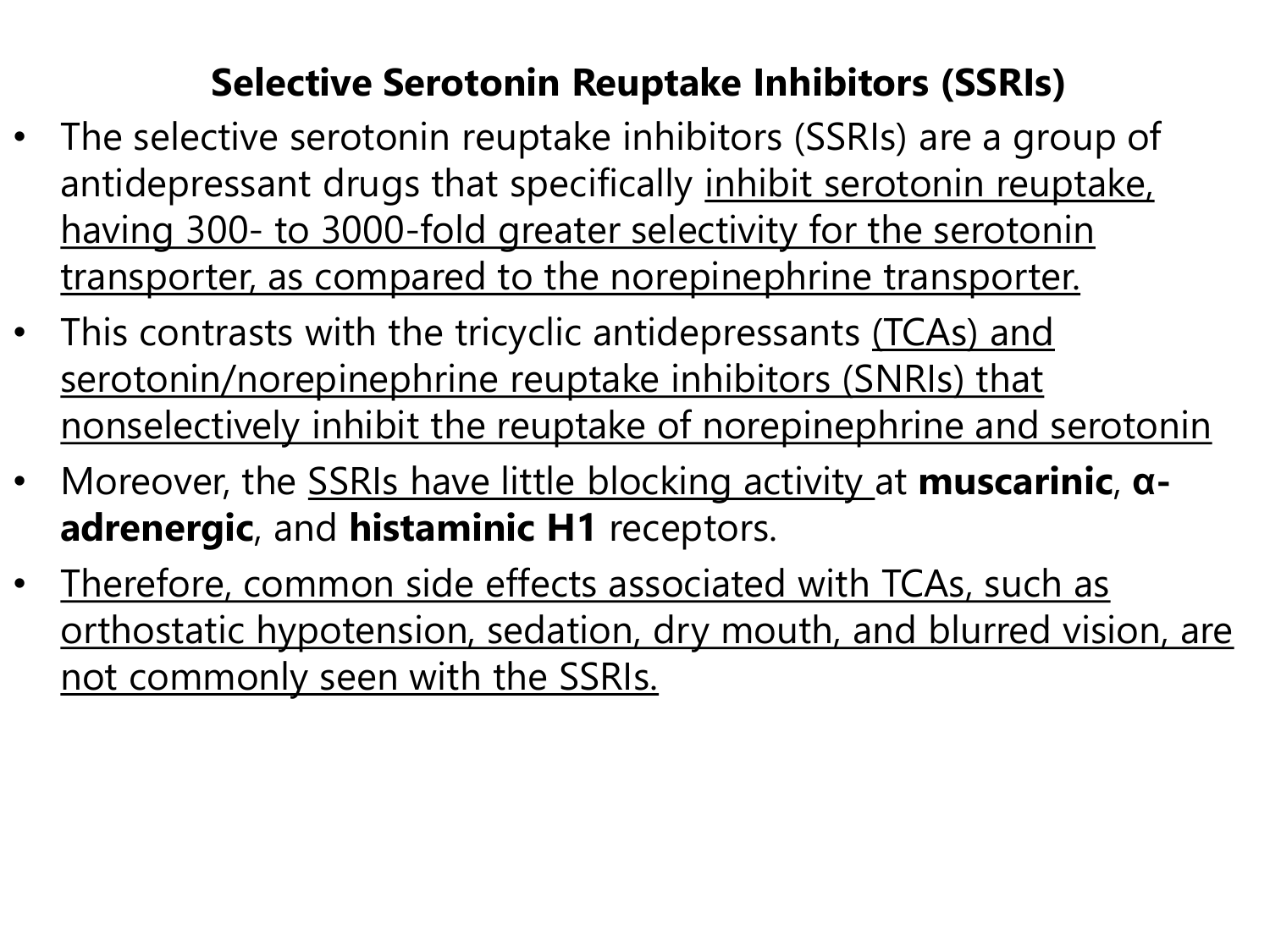- Because they have different adverse effects and are relatively safe even in overdose, the **SSRIs** have largely replaced TCAs and monoamine oxidase inhibitors (MAOIs) as the drugs of choice in treating depression.
- **The SSRIs include:**
- **Fluoxetine** [floo-ox-e-teen] (the prototypic drug),
- **Citalopram** [sye-tal-oh-pram]
- **Escitalopram** [es-sye-tal-ohpram]. Escitalopram is the pure Senantiomer of citalopram.
- **Fluvoxamine** [floo-vox-e-meen].
- **Paroxetine** [pa-rox-e-teen].
- **Sertraline** [SER-tra-leen].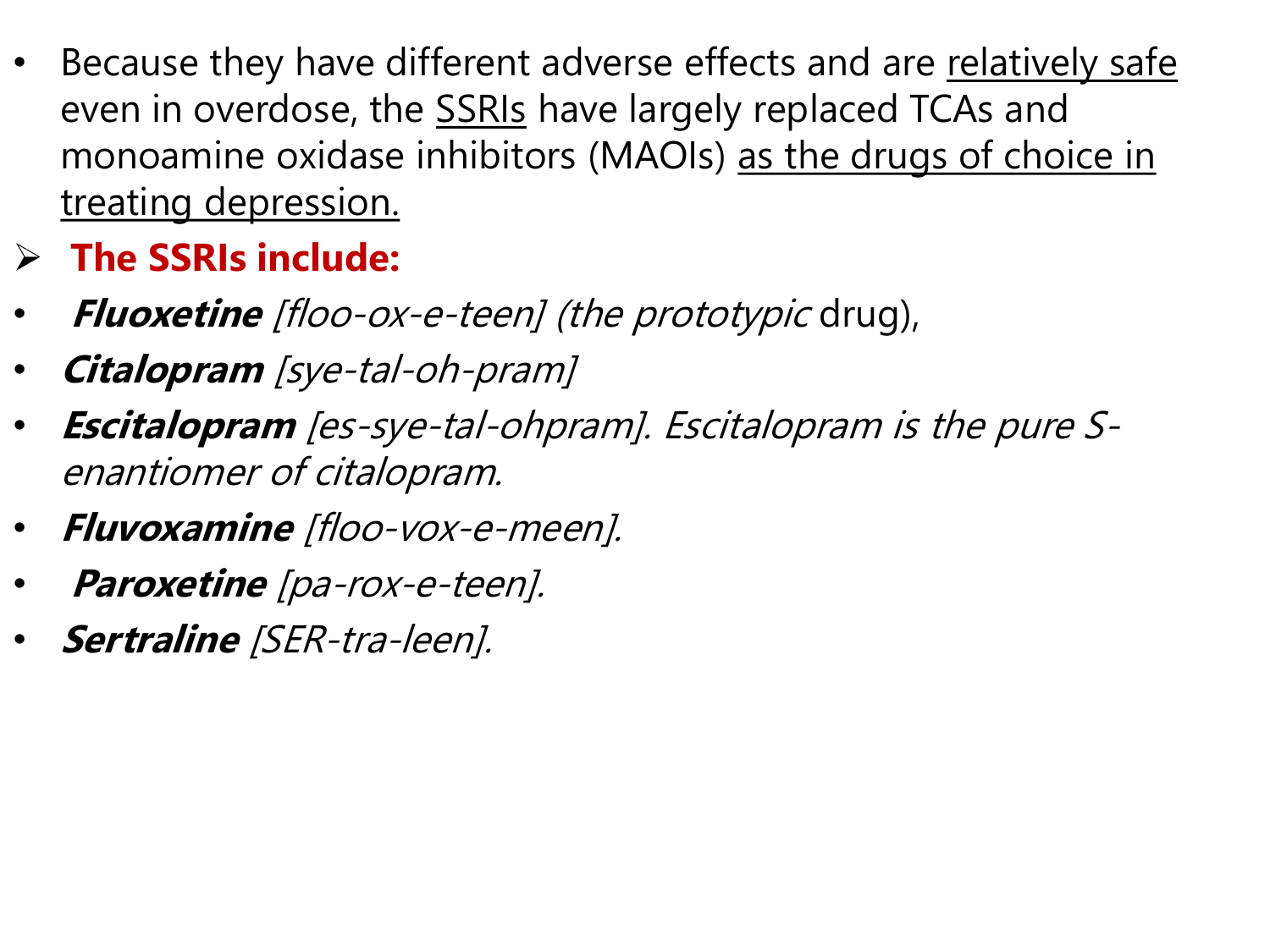# **Actions**

- The SSRIs block the reuptake of serotonin, leading to increased concentrations of the neurotransmitter in the synaptic cleft.
- Antidepressants, including SSRIs, typically take **at least 2 weeks**  to produce significant improvement in mood, and **maximum** benefit may require up to **12 weeks** or more .
- Patients who do not respond to one antidepressant may respond to another, and approximately 80% or more will respond to at least one antidepressant drug.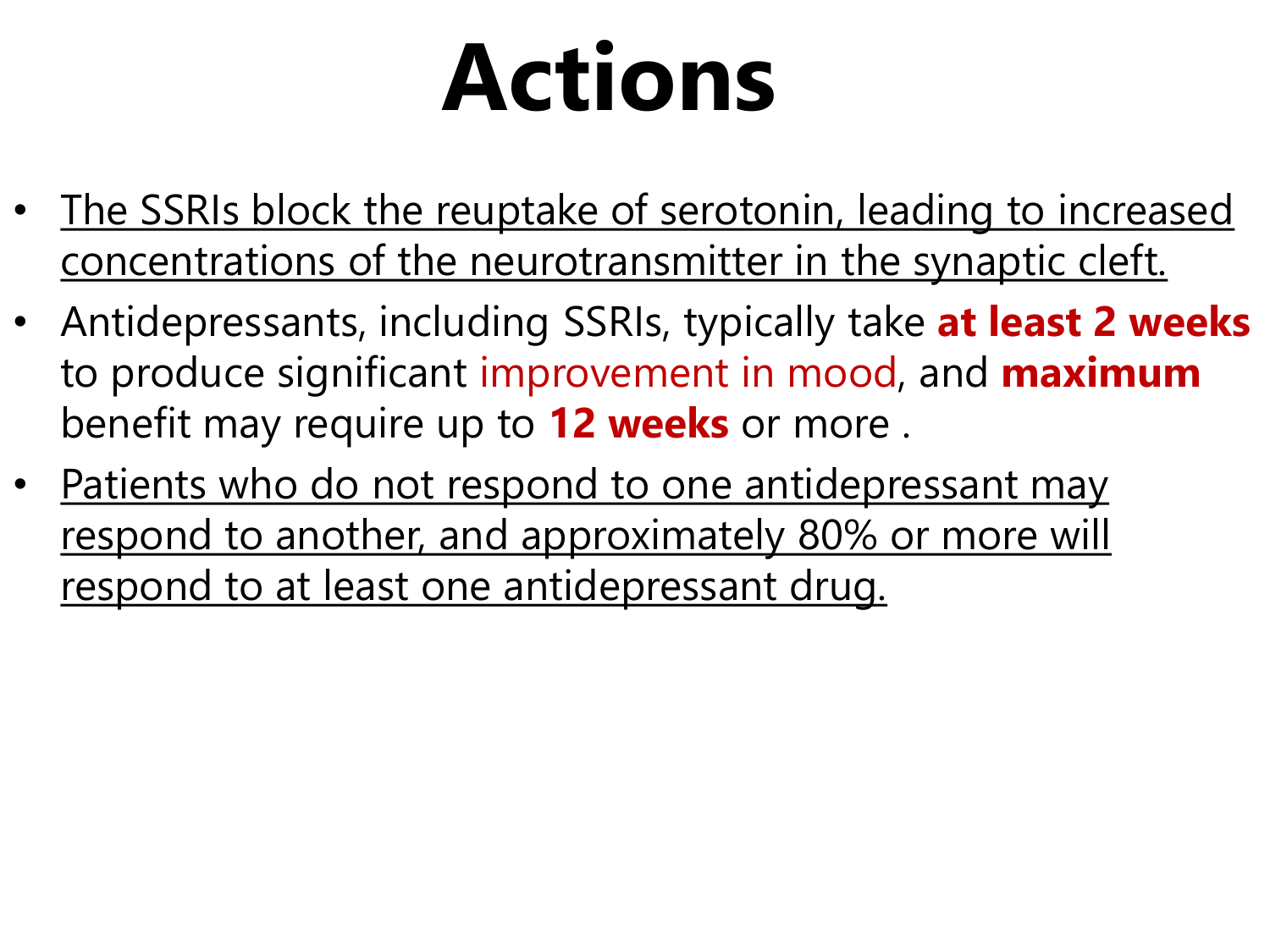## **Therapeutic uses**

- The primary indication for SSRIs is depression, for which they are as effective as the TCAs.
- A number of other **psychiatric** disorders also respond favorably to SSRIs, including obsessive–compulsive disorder, panic disorder, generalized anxiety disorder, posttraumatic stress disorder, social anxiety disorder, premenstrual dysphoric disorder, and bulimia nervosa (only **fluoxetine** is approved for bulimia).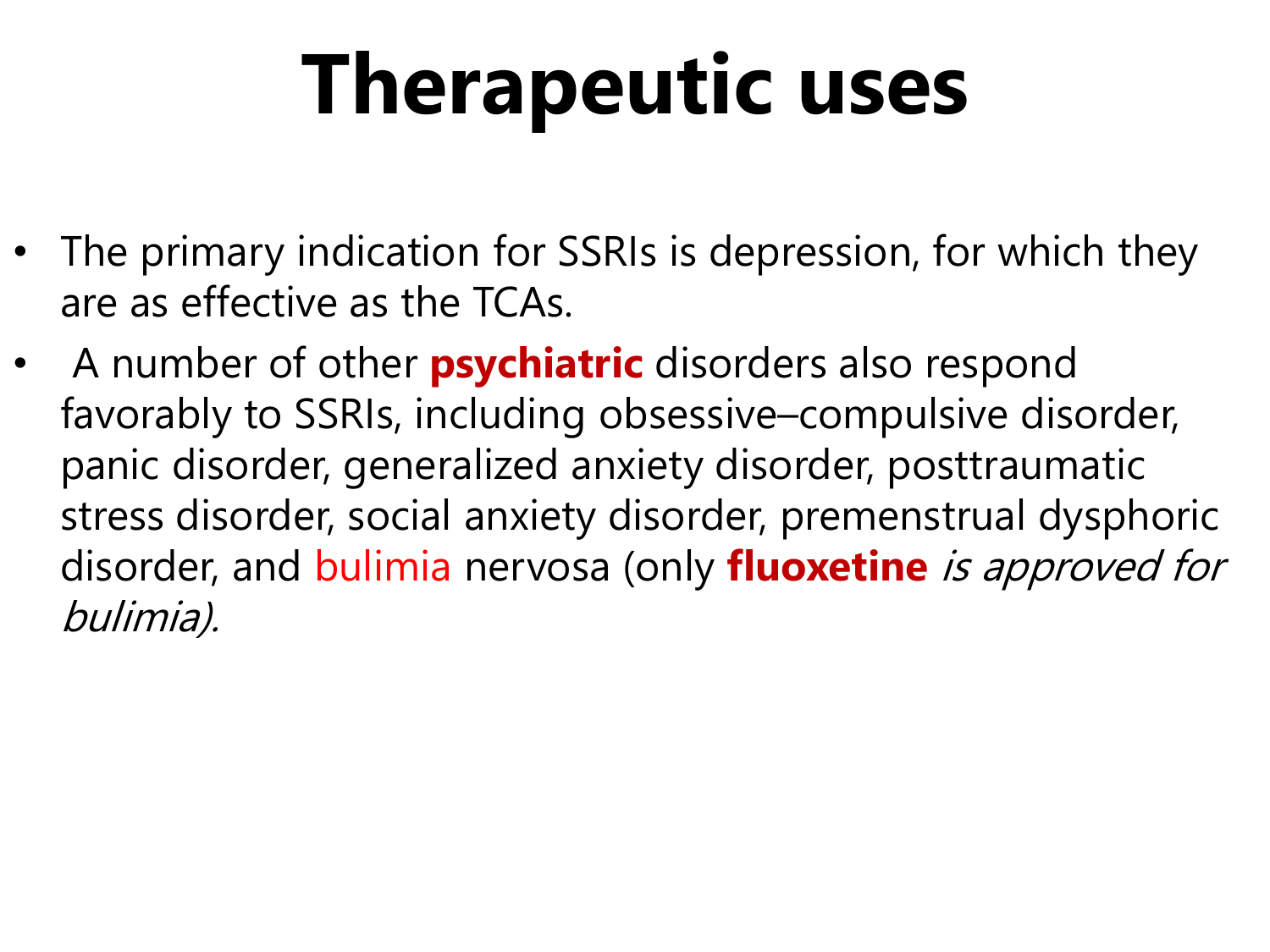# **Pharmacokinetics**

- All of the SSRIs are well absorbed after **oral administration.**
- Peak levels are seen in approximately 2 to 8 hours on average.
- **Food** has little effect on absorption (except with **sertraline**, for which food **increases** its absorption).
- The majority of SSRIs have plasma half-lives that range between 16 and 36 hours. Metabolism by cytochrome P450 (CYP450)– dependent enzymes and glucuronide or sulfate conjugation occur extensively.
- **Fluoxetine** differs from the other members of the class by having a much **longer half-life (50 hours),** and the half life of its active metabolite S-norfluoxetine is quite long, averaging 10 days.
- It is available as a sustained-release preparation allowing onceweekly dosing.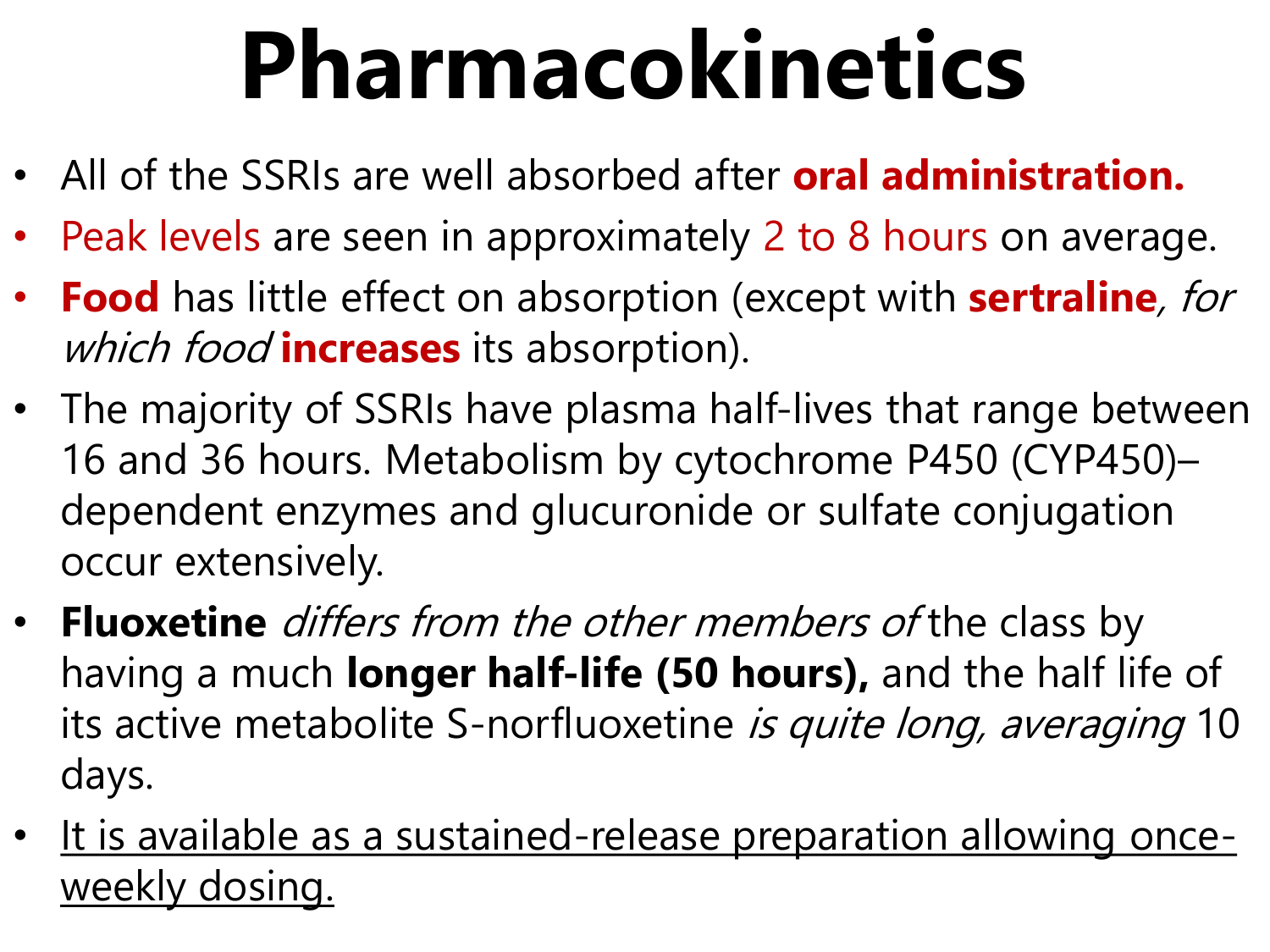- **Fluoxetine** and paroxetine are **potent inhibitors** of a CYP450 isoenzyme (CYP2D6) responsible for the elimination of TCAs, antipsychotic drugs, and some antiarrhythmic and β-adrenergic antagonist drugs.
- Other CYP450 isoenzymes (CYP2C9/19, CYP3A4, CYP1A2) are involved with SSRI metabolism and may also be inhibited to various degrees by the SSRIs.
- Dosages of the SSRIs should be reduced in patients with hepatic impairment.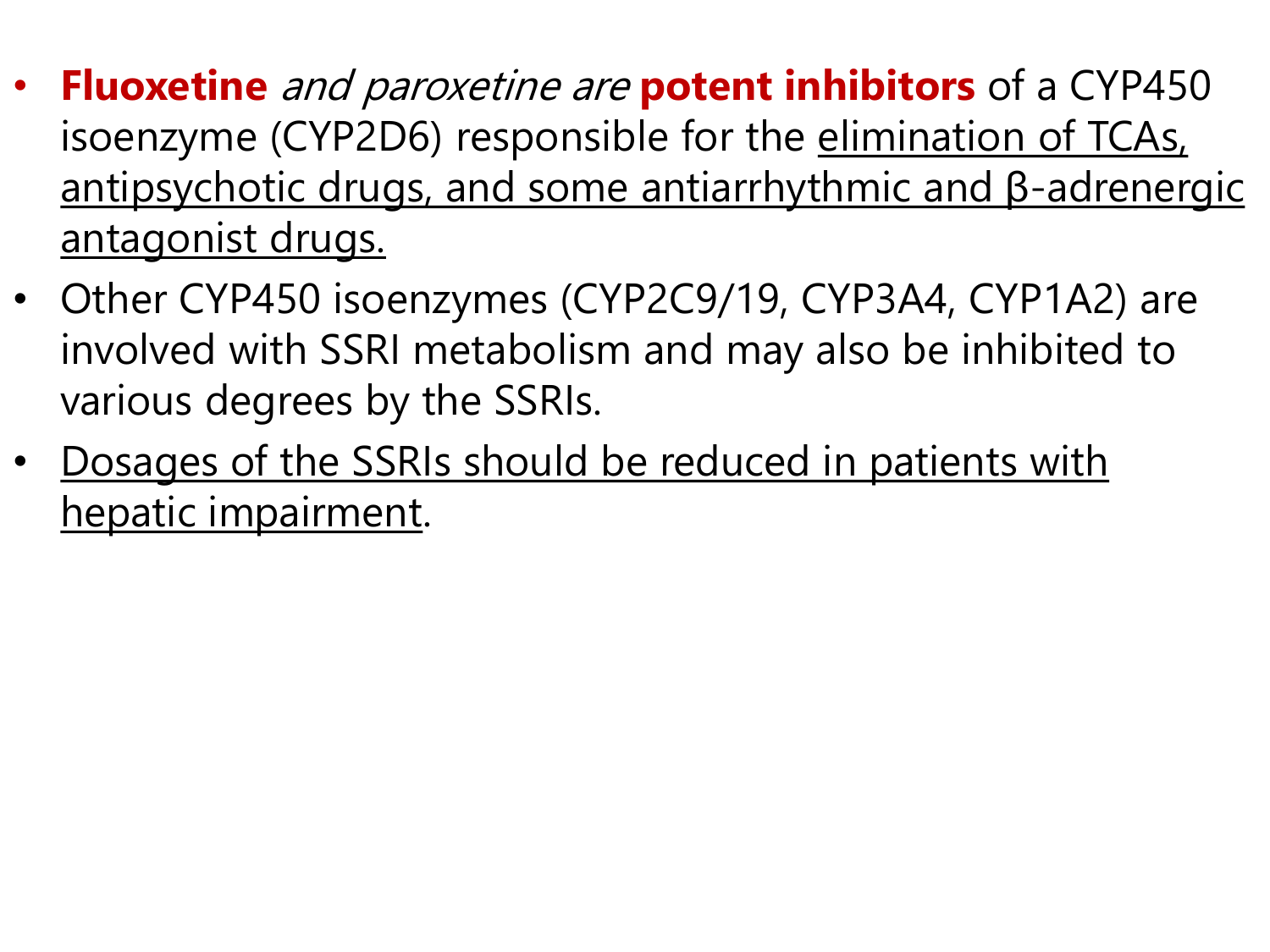# **Adverse effects**

- Although the SSRIs are considered to have fewer and less severe adverse effects than the TCAs and MAOIs, the SSRIs are not without adverse effects, such as headache, sweating, anxiety and agitation, gastrointestinal (GI) effects (nausea, vomiting, diarrhea), weakness and fatigue, sexual dysfunction, changes in weight, sleep disturbances (insomnia and somnolence), and the potential for drug–drug interactions.
- SSRIs have been associated with **hyponatremia**, especially in the **elderly** and patients who are volume depleted or taking diuretics.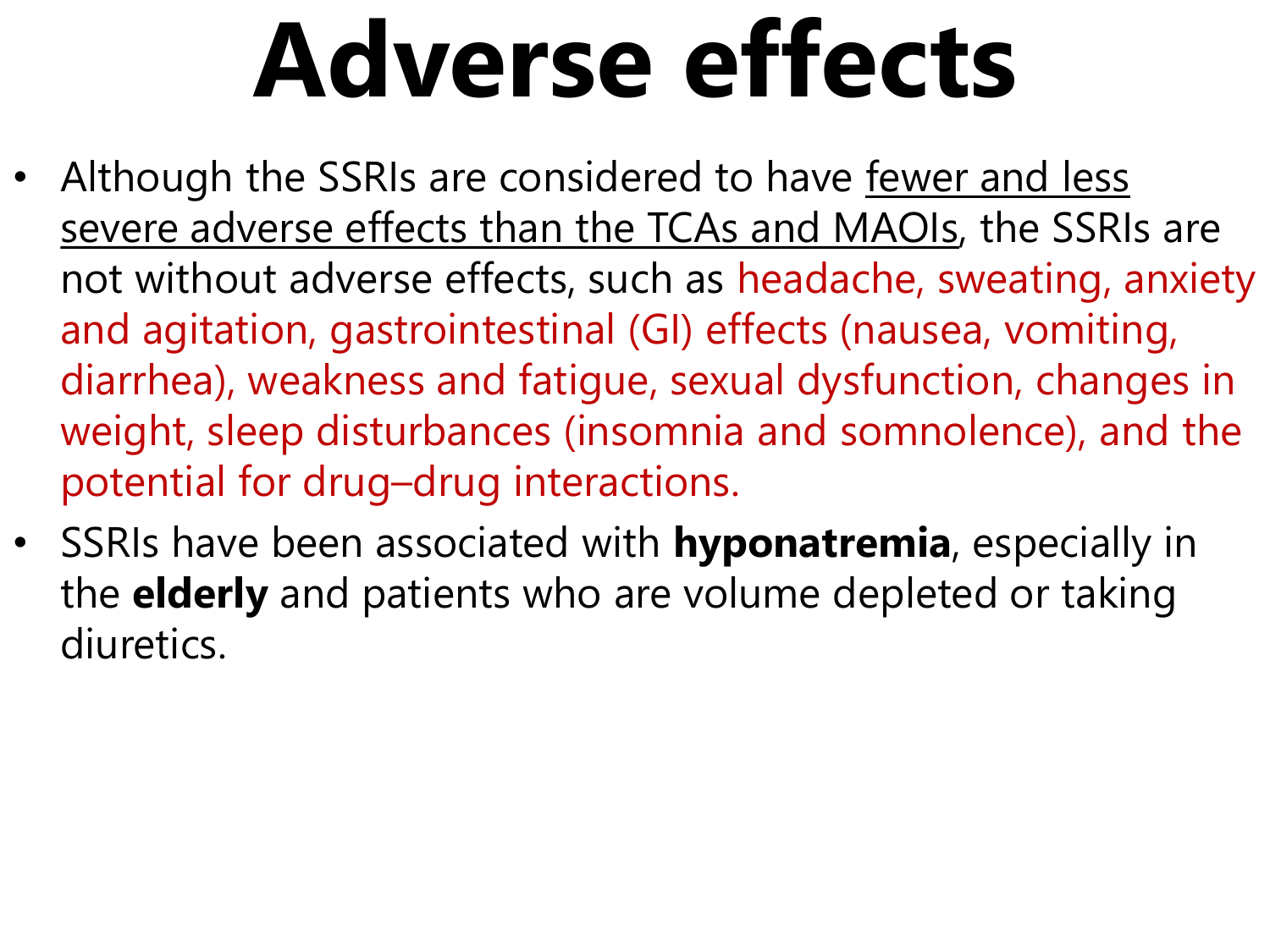- **1. Sleep disturbances: Paroxetine** and **fluvoxamine** are generally more sedating than activating, and they may be **useful in patients who have difficulty sleeping.**
- Conversely, patients who are fatigued or complaining of excessive **somnolence** may benefit from one of the more activating SSRIs, such as **fluoxetine or sertraline.**
- **2. Sexual dysfunction:** Sexual dysfunction, which may include loss of libido, delayed ejaculation, and anorgasmia, is common with the SSRIs.
- $\checkmark$  One option for managing SSRI-induced sexual dysfunction is to change the antidepressant to one with fewer sexual side effects, such as **bupropion** or **mirtazapine**. Alternatively, the dose of the drug may be reduced.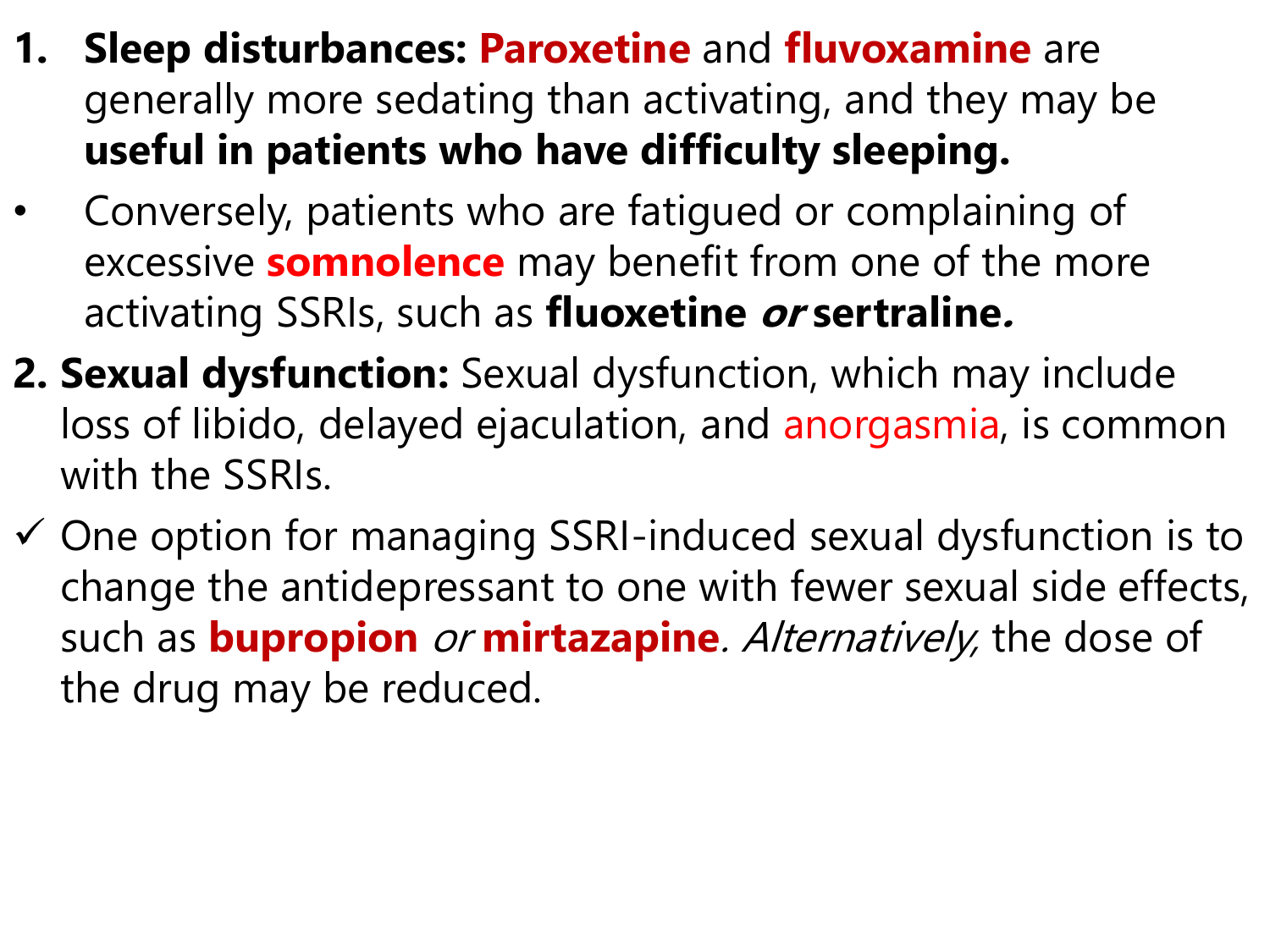- **3. Use in children and teenagers** antidepressants should be used cautiously in children and teenagers, because about 1 out of 50 children report suicidal ideation as a result of SSRI treatment. Pediatric patients should be observed for worsening depression and suicidal thinking with initiation or dosage change of any antidepressant. **Fluoxetine**, **sertraline**, and **fluvoxamine** are approved for use in children to treat **obsessive–compulsive disorder**, and **fluoxetine** and **escitalopram** are approved to treat **childhood depression.**
- **4. Overdose:** Overdose with SSRIs does not usually cause **cardiac arrhythmias**, with the exception of **citalopram**, which may cause QT prolongation. [Note: The TCAs have a significant risk for arrhythmias in overdose.] **Seizures** are a possibility because, all antidepressants may lower the seizure threshold. All SSRIs have the potential to cause **serotonin syndrome**, especially when used in the presence of a MAOI or other highly serotonergic drug. Serotonin syndrome may include the symptoms of hyperthermia, muscle rigidity, sweating, myoclonus (clonic muscle twitching), and changes in mental status and vital signs.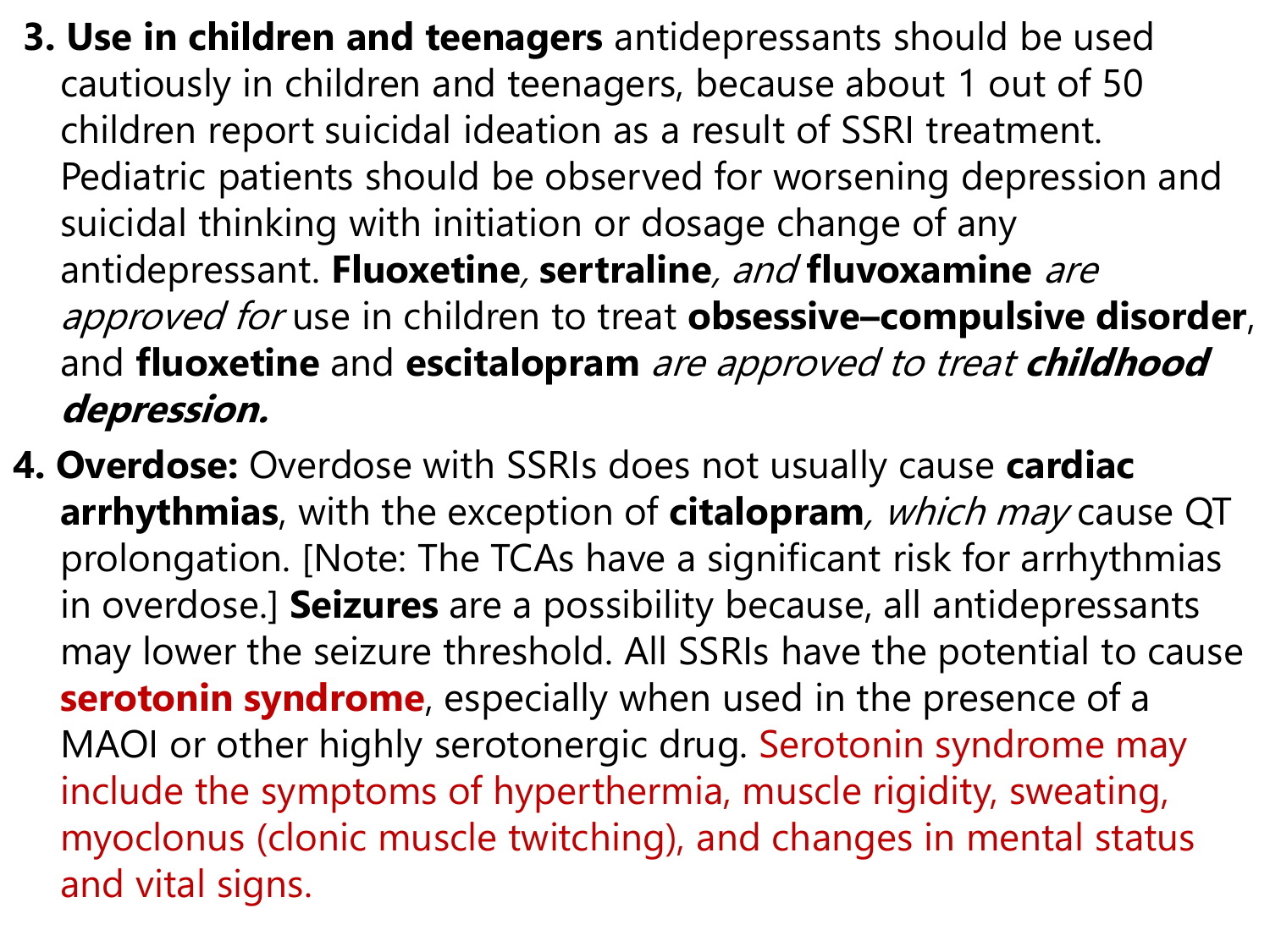- **5. Discontinuation syndrome:** All of the SSRIs have the potential to cause a **discontinuation syndrome** after their **abrupt withdrawal**, particularly the agents with shorter half-lives and inactive metabolites. **Fluoxetine has the lowest risk of causing an SSRI discontinuation syndrome** due to its longer half-life and active metabolite.
- Possible signs and symptoms of SSRI discontinuation syndrome include headache, malaise, and flu-like symptoms, agitation and irritability, nervousness, and changes in sleep pattern.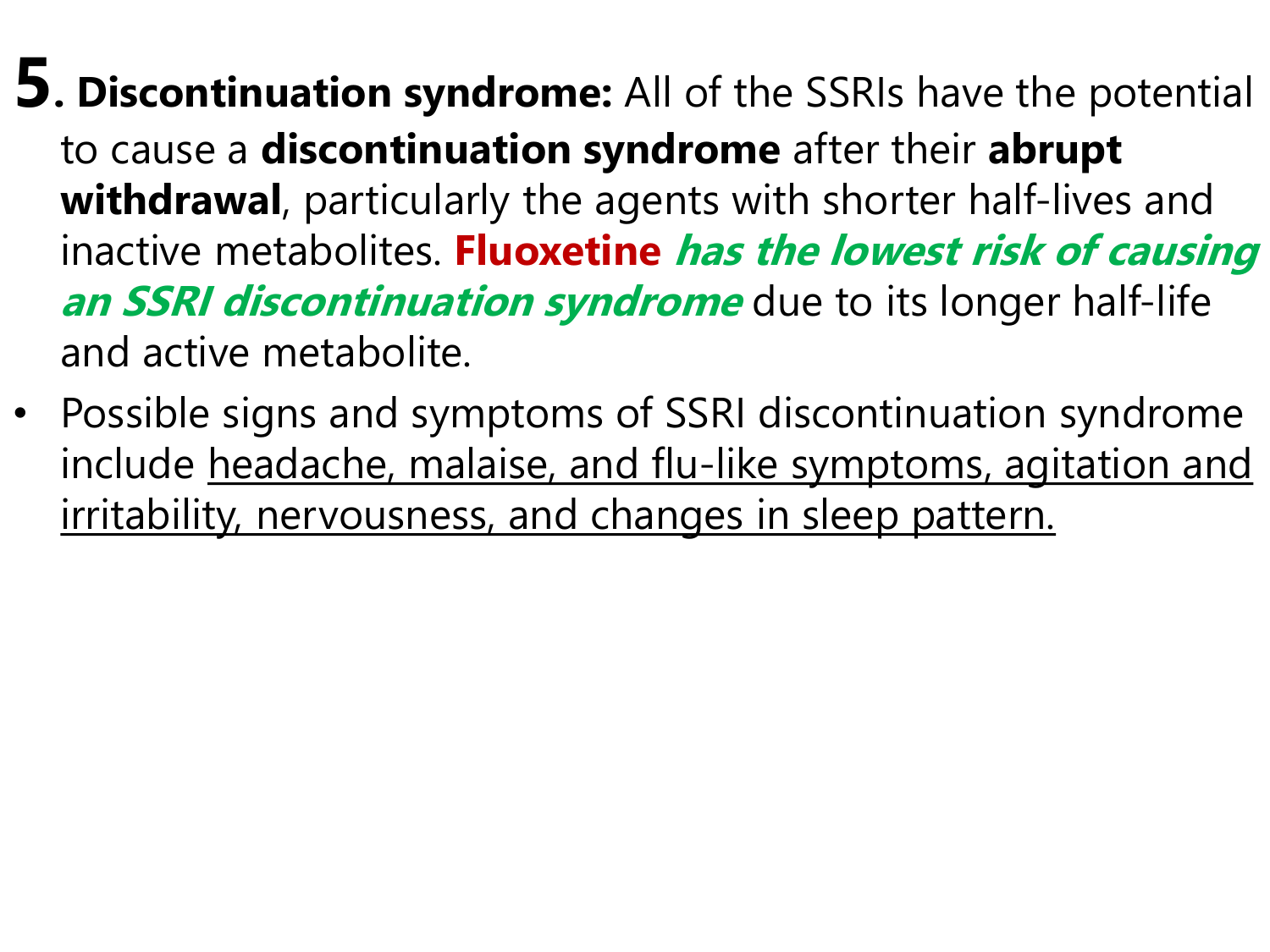#### **SEROTONIN/NOREPINEPHRINE REUPTAKE INHIBITORS**

- **Venlafaxine** [VEN-la-fax-een], **desvenlafaxine** [dez-VEN-la-faxeen], **levomilnacipran** [leevo-mil-NA-si-pran], and **duloxetine** [doo-LOX-e-teen] inhibit the reuptake of both serotonin and norepinephrine.
- These agents, termed **SNRIs, may be effective in treating depression in patients in whom SSRIs are ineffective**.
- Depression is often accompanied by chronic painful symptoms, such as backache and muscle aches, against which SSRIs are also relatively ineffective.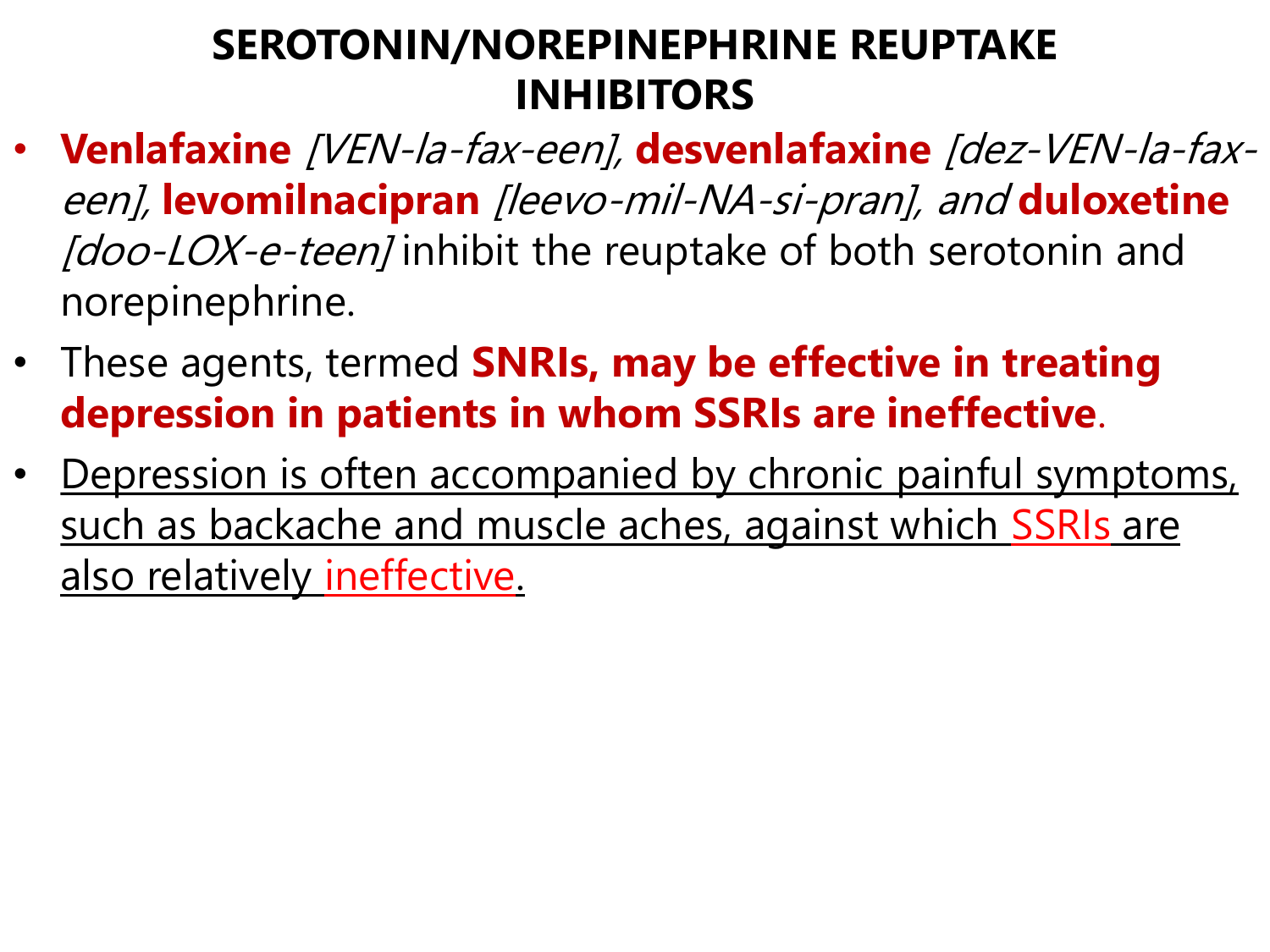- This pain is, in part, modulated by serotonin and norepinephrine pathways in the central nervous system (CNS).
- Both **SNRIs** and the **TCAs,** with their dual inhibition of both serotonin and norepinephrine reuptake, are sometimes effective in relieving pain associated with diabetic peripheral neuropathy, postherpetic neuralgia, fibromyalgia, and low back pain.
- The SNRIs, unlike the TCAs, have little activity at  $\alpha$ -adrenergic, muscarinic, or histamine receptors and, thus, have fewer of these receptor-mediated adverse effects than the TCAs.
- $\triangle$  The SNRIs may precipitate a discontinuation syndrome if treatment is abruptly stopped.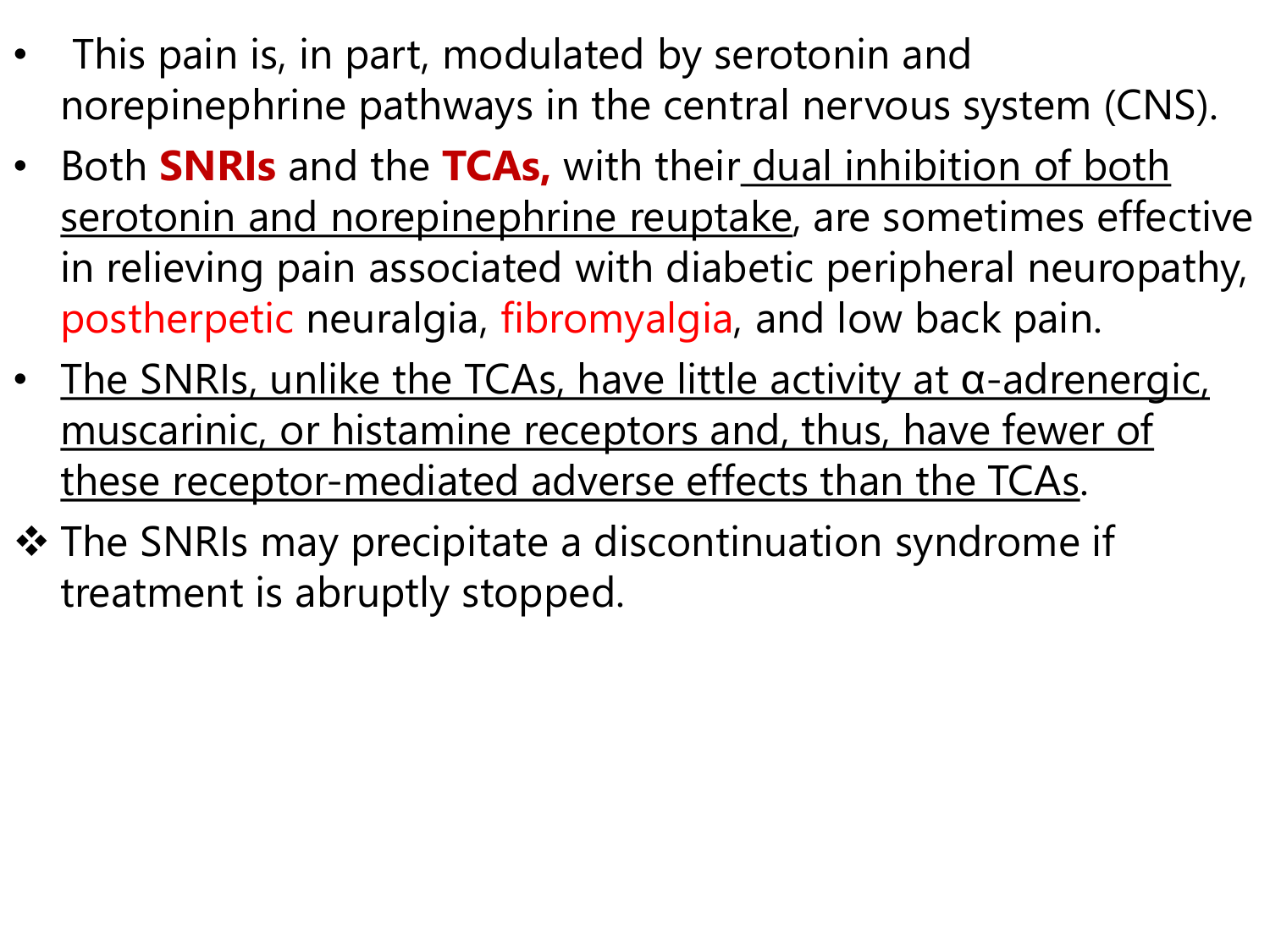### **A. Venlafaxine and desvenlafaxine**

- **Venlafaxine** is a potent inhibitor of serotonin reuptake and, at medium to higher doses, is an inhibitor of norepinephrine reuptake.
- *Venlafaxine* has minimal inhibition of the CYP450 isoenzymes and is a substrate of the CYP2D6 isoenzyme.
- **Desvenlafaxine** is the active, demethylated metabolite of venlafaxine.
- The most common side effects of venlafaxine are nausea, headache, sexual dysfunction, dizziness, insomnia, sedation, and constipation.
- At high doses, there may be an increase in blood pressure and heart rate.
- The clinical activity and adverse effect profile of *desvenlafaxine* are similar to that of venlafaxine.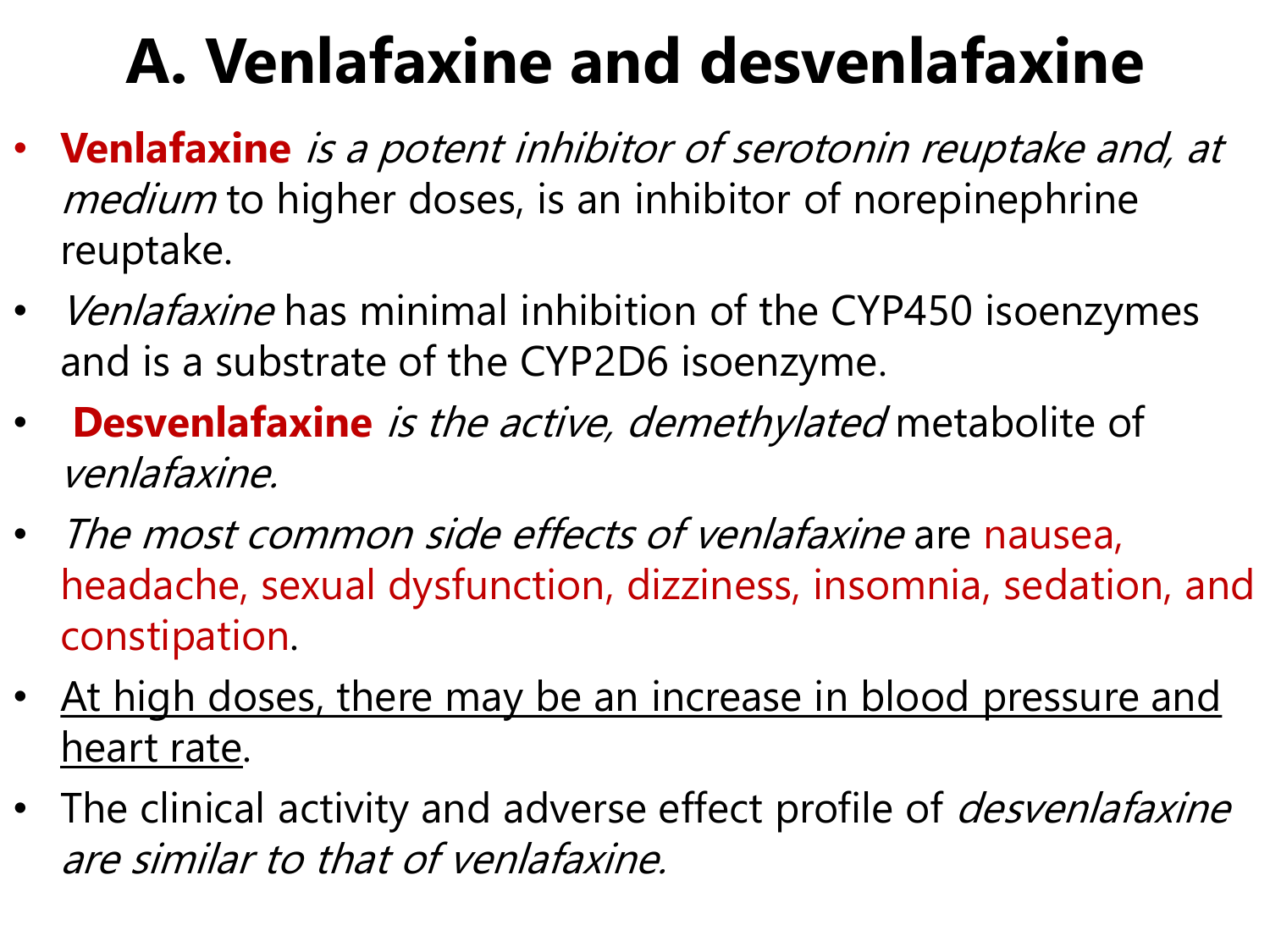### **B. Duloxetine**

- **Duloxetine** inhibits serotonin and norepinephrine reuptake at all doses.
- It is extensively metabolized in the liver to inactive metabolites and should be avoided in patients with liver dysfunction.
- **GI side effects** are common with **duloxetine**, including nausea, dry mouth, and constipation. Insomnia, dizziness, somnolence, sweating, and sexual dysfunction are also seen.
- **Duloxetine** may increase blood pressure or heart rate.
- Duloxetine is a moderate inhibitor of CYP2D6 isoenzymes and may increase concentrations of drugs metabolized by this pathway, such as antipsychotics.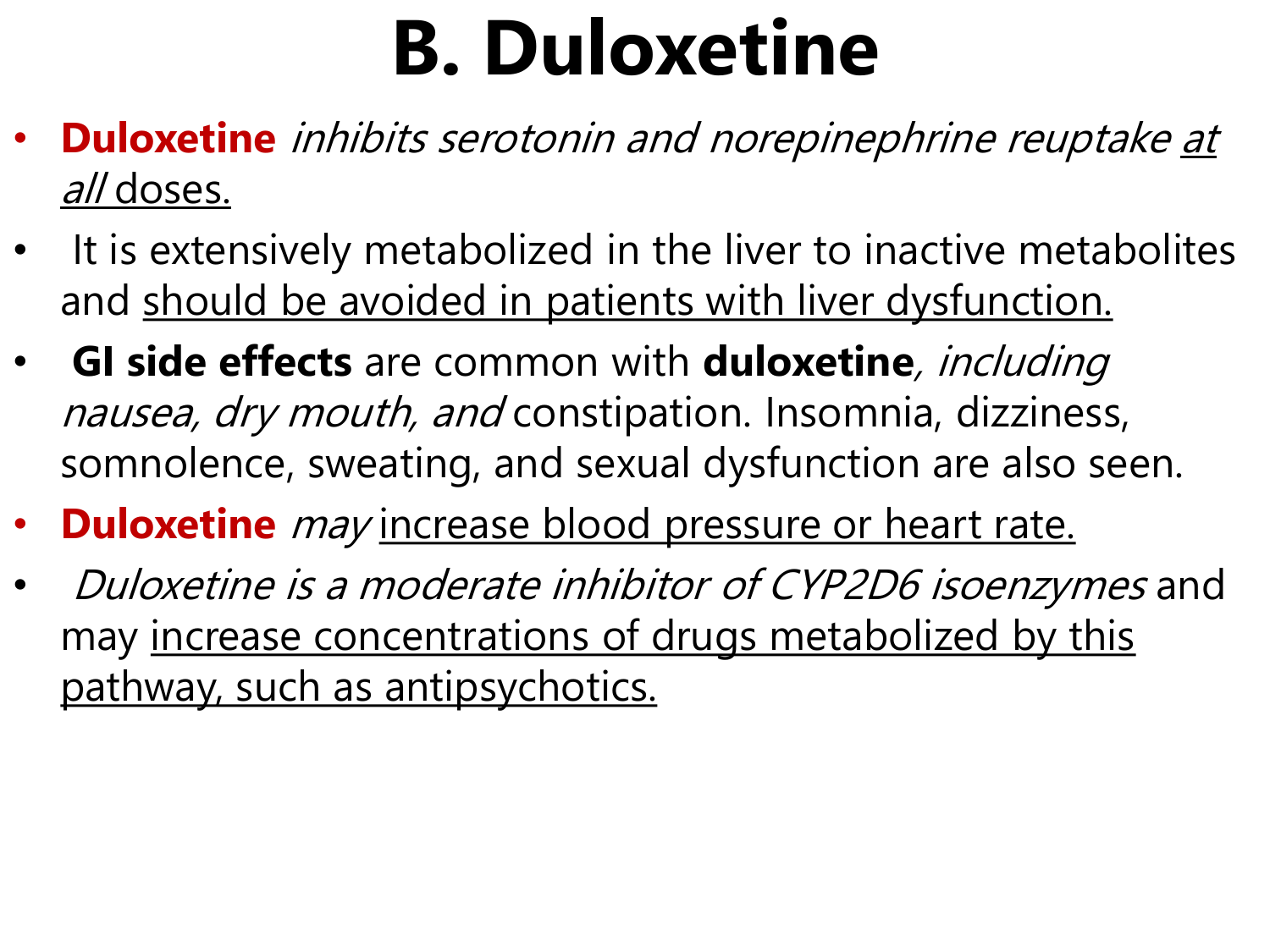# **C. Levomilnacipran**

- **Levomilnacipran** is an enantiomer of **milnacipran** (an older SNRI used for the treatment of depression in Europe and fibromyalgia in the United States).
- The adverse effect profile of *levomilnacipran is similar* to other SNRIs.
- It is primarily metabolized by CYP3A4, and, thus, activity may be altered by inducers or inhibitors of this enzyme system.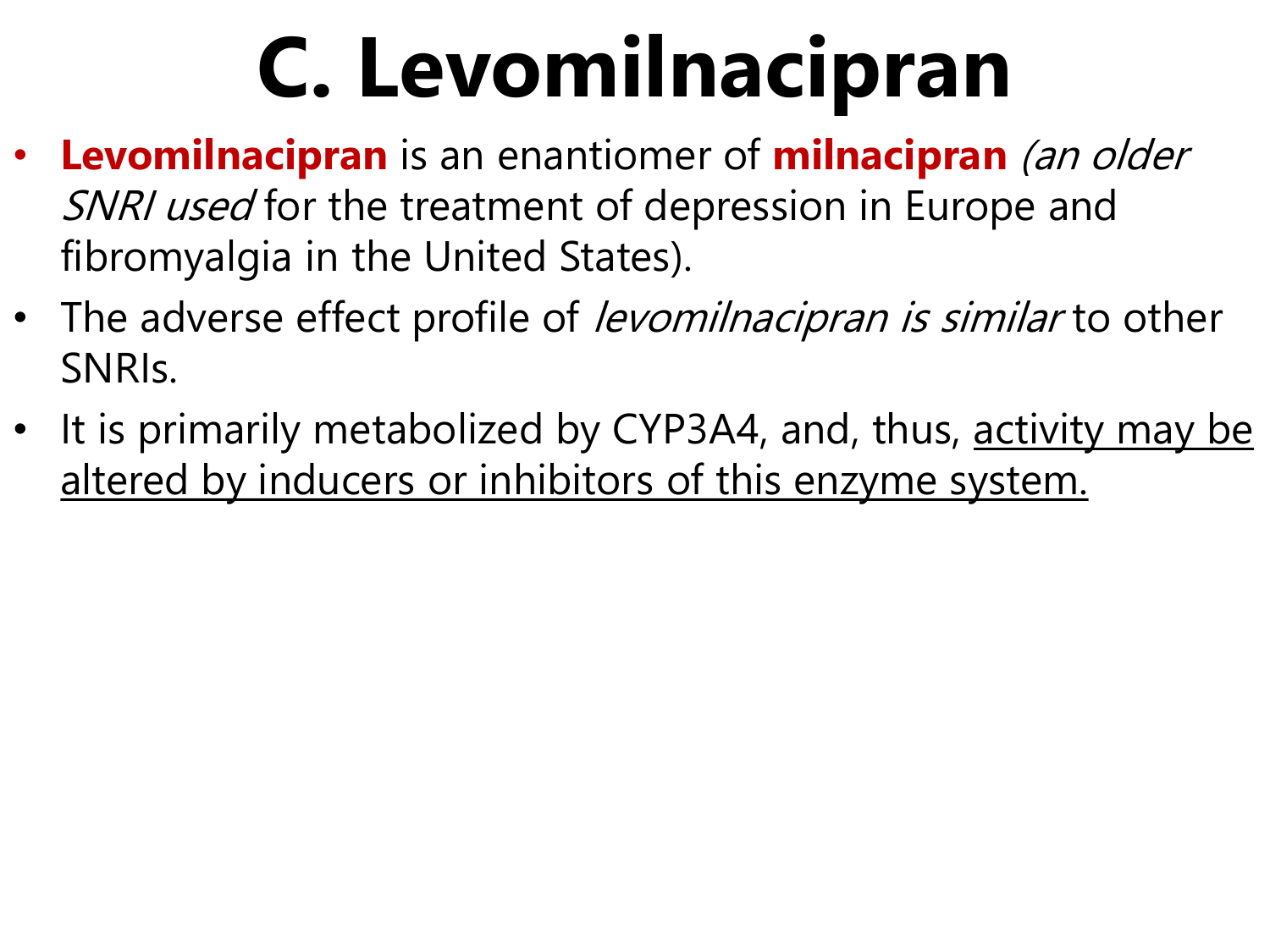# **Atypical Antidepressants**

- The atypical antidepressants are a mixed group of agents that have actions at several different sites.
- $\triangleright$  This group includes:
- **Bupropion** [byoo-proe-pee-on]
- **Mirtazapine** [mir-taz-a-peen]
- Nefazodone *[ne-fazoh-* done]
- **Trazodone** [traz-oh-done]
- **Vilazodone** [vil-az-oh-done]
- **Vortioxetine** [vor-TEE-ox-e-teen].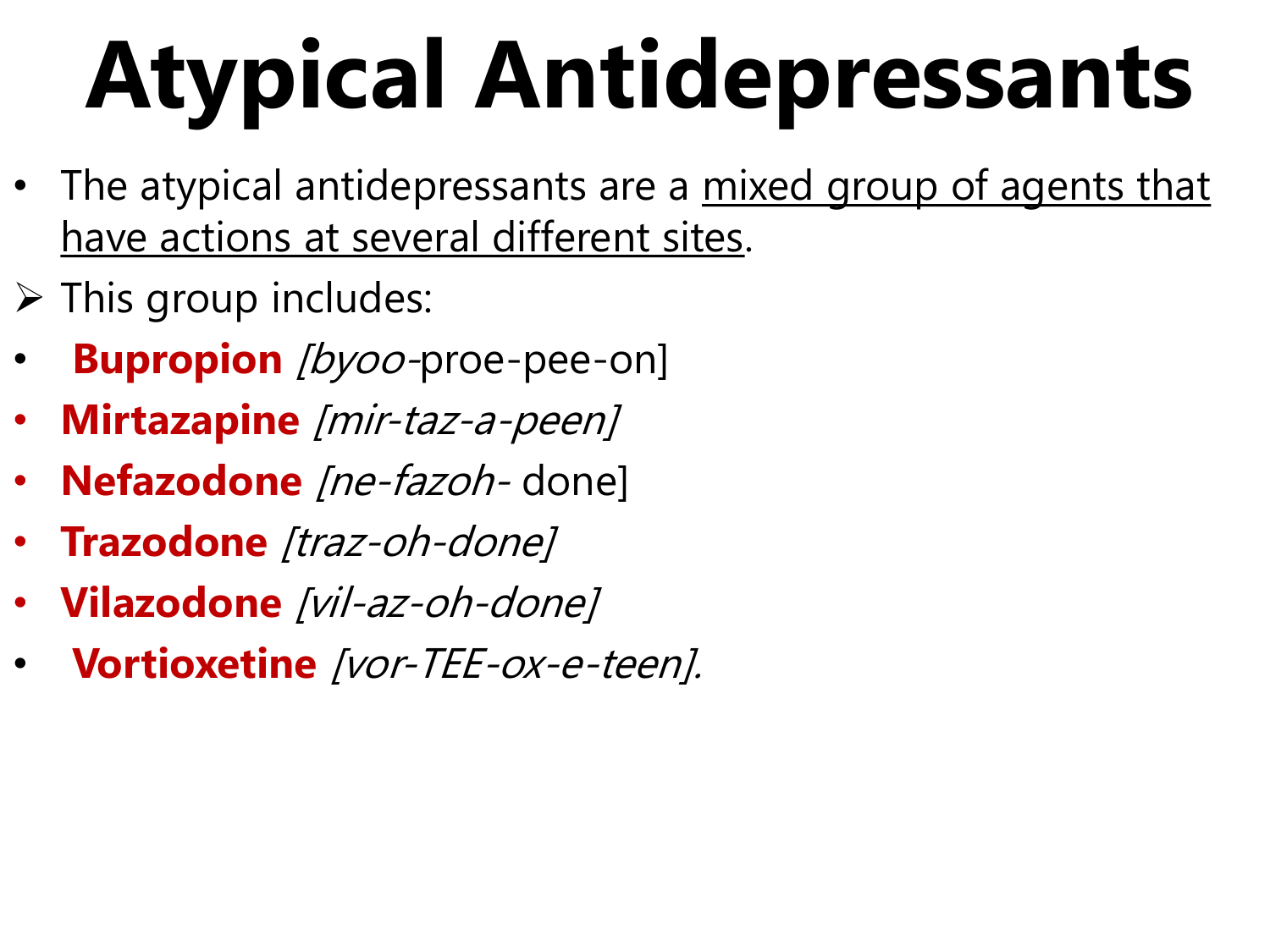### **A. Bupropion**

- **Bupropion** is a weak dopamine and norepinephrine reuptake inhibitor that is used to alleviate the symptoms of depression.
- **Bupropion** is also useful for decreasing cravings and attenuating withdrawal symptoms of nicotine in patients trying to quit smoking.
- Side effects may include dry mouth, sweating, nervousness, tremor, and a dose dependent increased risk for seizures.
- It has a very low incidence of sexual dysfunction.
- **Bupropion** is metabolized by the CYP2B6 pathway and has a relatively low risk for drug–drug interactions, given the few agents that inhibit/induce this enzyme. bupropion may inhibit CYP2D6 and, thus, increase exposure to substrates of this isoenzyme.
- $\triangleright$  Use of bupropion should be avoided in patients at risk for seizures or those who have eating disorders such as bulimia.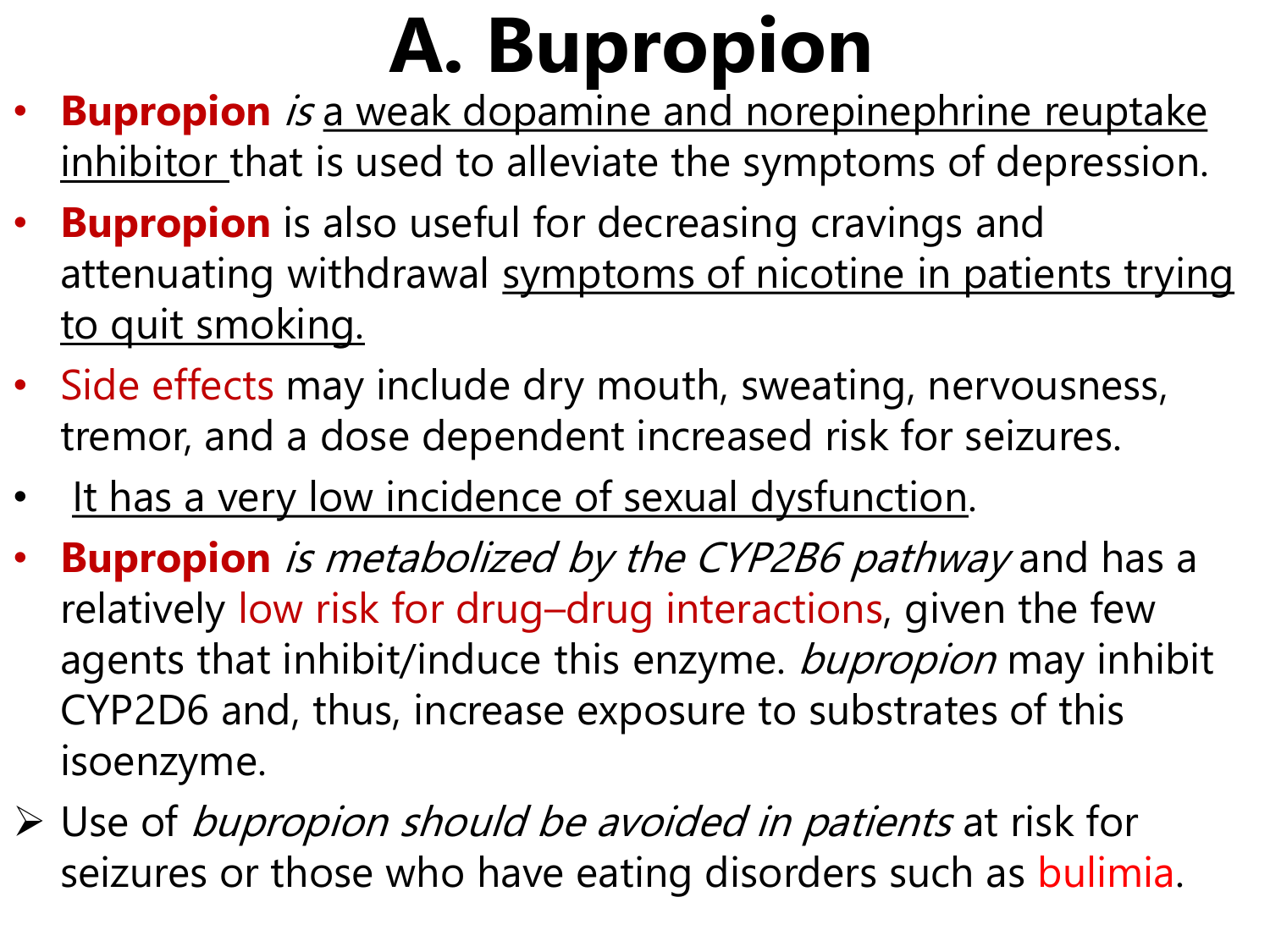#### **C. Nefazodone and trazodone**

- These drugs are weak inhibitors of serotonin reuptake.
- Their therapeutic benefit appears to be related to their ability to block postsynaptic 5-HT2a receptors.
- Both agents are sedating, probably because of their potent histamine H1-blocking activity.
- **Trazodone** is commonly used off-label for the management of insomnia.
- **Trazodone** has been associated with priapism, and **nefazodone** has been associated with a risk for hepatotoxicity.
- Both agents also have mild to moderate α1 receptor antagonism, contributing to orthostasis and dizziness.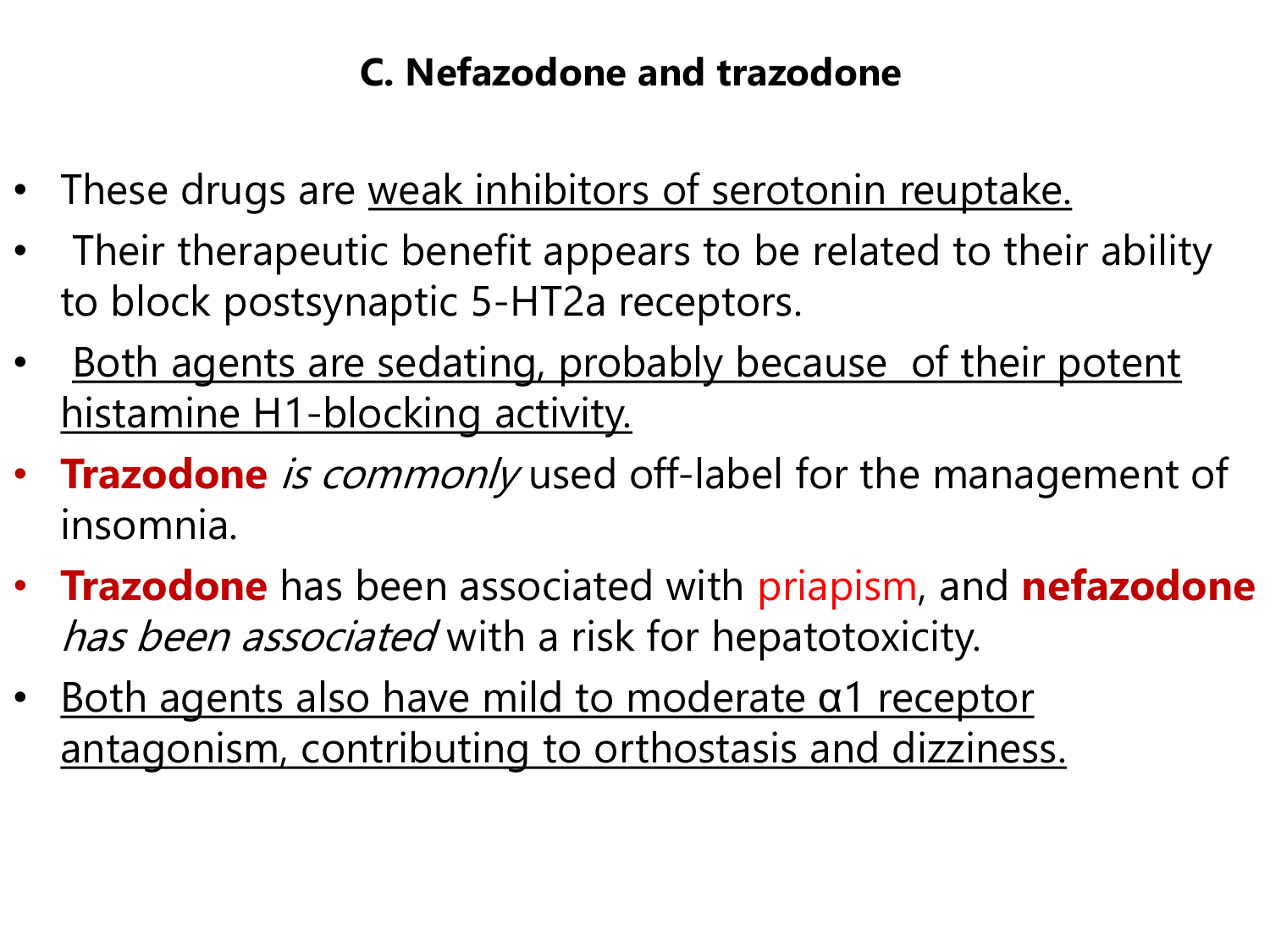### **D. Vilazodone**

- Vilazodone is a serotonin reuptake inhibitor and a 5-HT1a partial agonist.
- Although the extent to which the 5-HT1a receptor activity contributes to its therapeutic effects is unknown, this possible mechanism of action renders it unique from that of the SSRIs.
- The adverse effect profile of *vilazodone is similar to the SSRIs*, including a risk for discontinuation syndrome if abruptly stopped.

#### **E. Vortioxetine**

- Vortioxetine utilizes a combination of serotonin reuptake inhibition, 5-HT1a agonism, and 5-HT3 and 5-HT7 antagonism as its suggested mechanisms of action to treat depression.
- It is unclear to what extent the activities other than inhibition of serotonin reuptake influence the overall effects of vortioxetine.
- The common adverse effects include nausea, vomiting, and constipation, which may be expected due to its serotonergic mechanisms.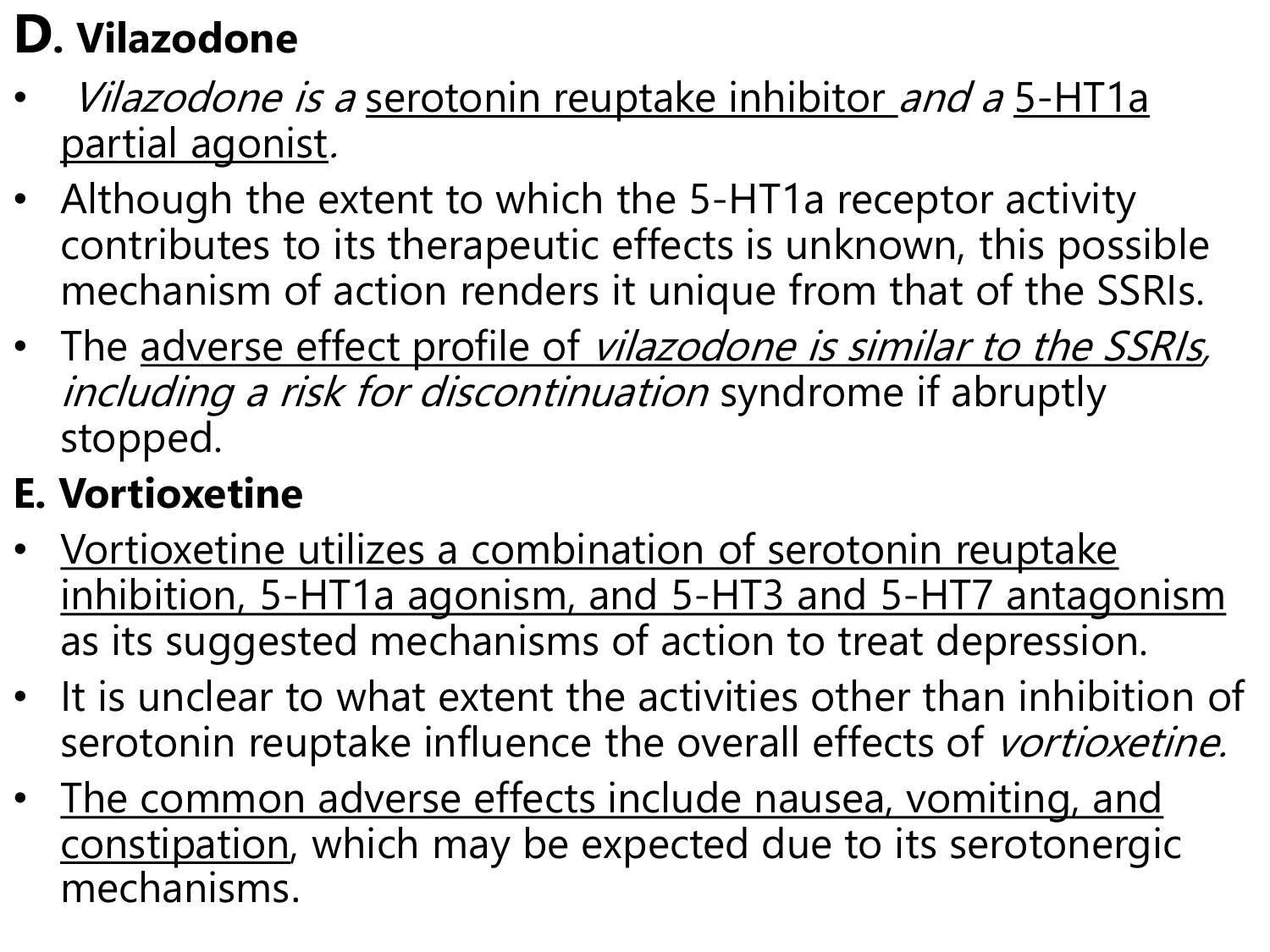### **TRICYCLIC ANTIDEPRESSANTS (TCAs)**

- The TCAs block norepinephrine and serotonin reuptake into the presynaptic neuron and, thus, if discovered today, might have been referred to as SNRIs, except for their differences in adverse effects relative to this newer class of antidepressants. The TCAs include the tertiary amines
- **Imipramine** [ee-mip-ra-meen] (the prototype drug),
- **Amitriptyline** [amee-trip-ti-leen],
- **Clomipramine** [kloe-mip-ra-meen],
- **Doxepin** [doxe-pin]
- **Trimipramine** [trye-mip-ra-meen],
- **Desipramine** [dess-ip-ra-meen] and **nortriptyline** [nor-trip-ti-leen] (the ndemethylated metabolites of imipramine and amitriptyline, respectively)
- **Protriptyline** [proe-trip-ti-leen]. Maprotiline [ma-proe-ti-leen]
- **Amoxapine** [a-MOX-a-peen] are related "tetracyclic" antidepressant agents and are commonly included in the general class of TCAs.
- Patients who do not respond to one TCA may benefit from a different drug in this group.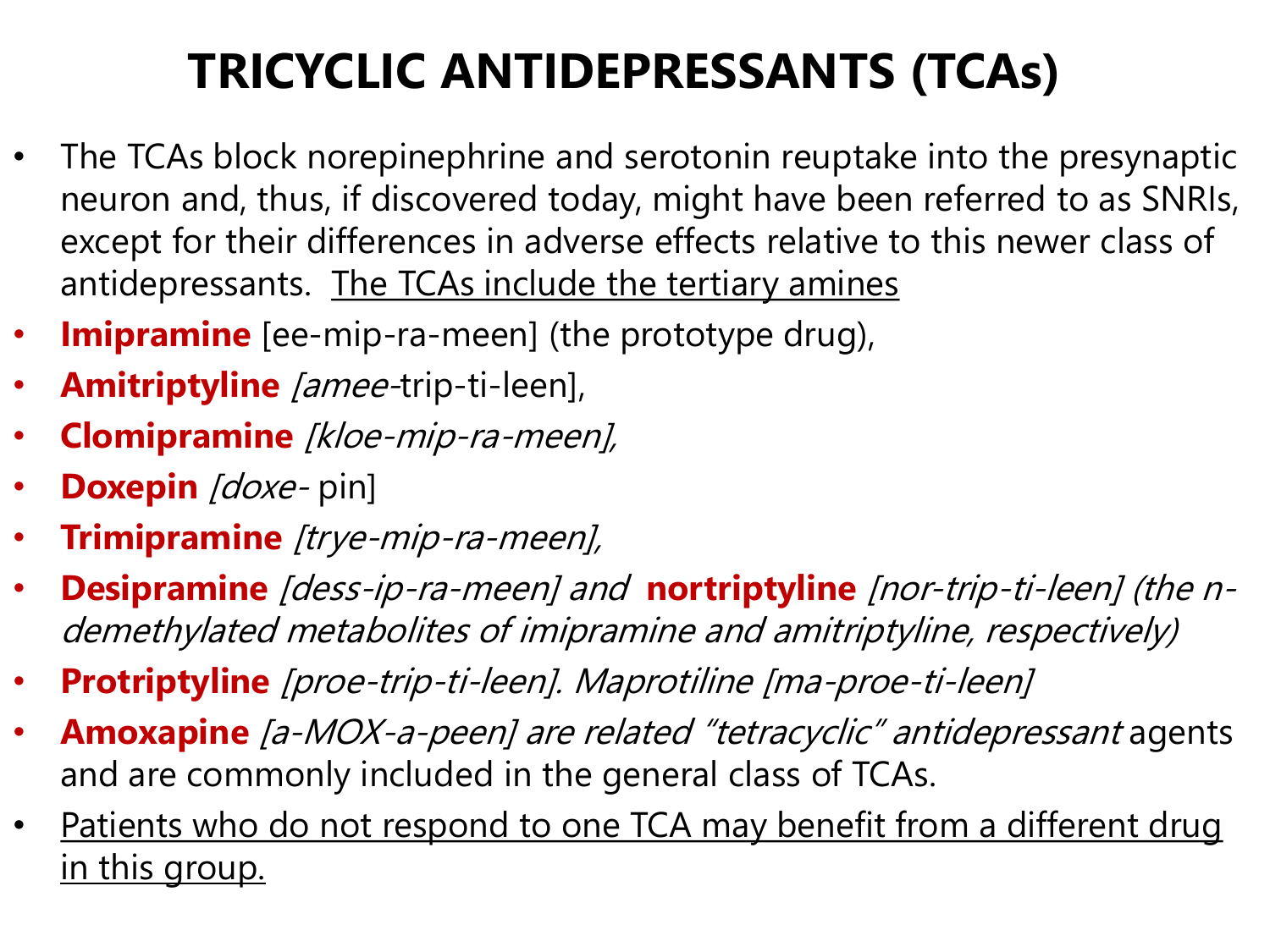### **A. Mechanism of action**

- **1. Inhibition of neurotransmitter reuptake:**
- **TCAs** and **amoxapine** are potent inhibitors of the neuronal reuptake of norepinephrine and serotonin into presynaptic nerve terminals. **Maprotiline** and **desipramine** are relatively selective inhibitors of norepinephrine reuptake.
- **2. Blocking of receptors:**
- **TCAs also block serotonergic, α-adrenergic, histaminic**, and **muscarinic** receptors. It is not known if any of these actions produce the therapeutic benefit of the TCAs. actions at these receptors are likely responsible for many of their adverse effects.
- **Amoxapine** also blocks 5-HT2 and dopamine D2 receptors.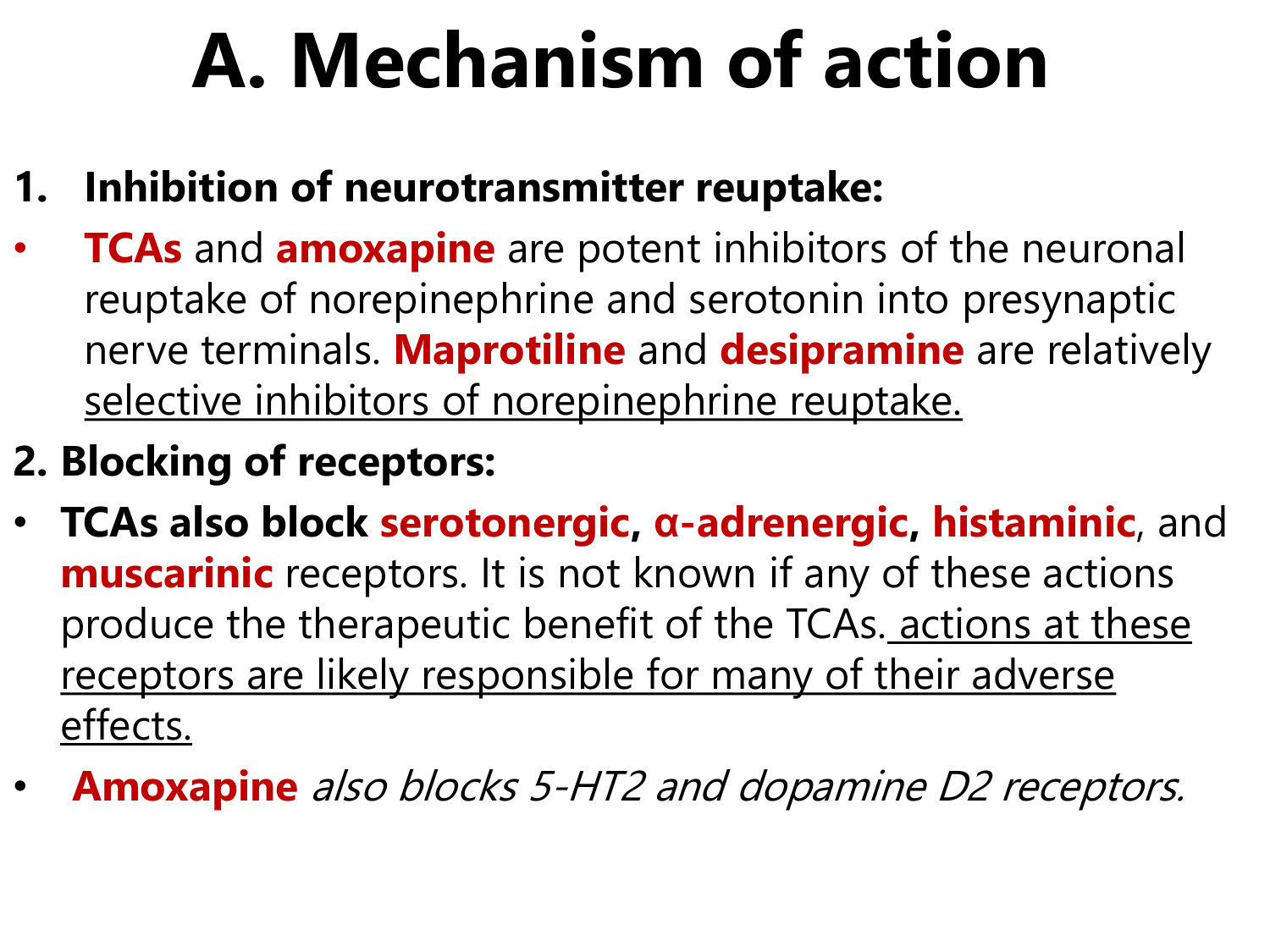# **Actions**

- The TCAs elevate mood, improve mental alertness, increase physical activity, and reduce morbid preoccupation in 50% to 70% of individuals with major depression.
- The onset of the mood elevation is slow, requiring 2 weeks or longer.
- Patient response can be used to adjust dosage.
- After a therapeutic response, the dosage can be gradually reduced to improve tolerability, unless relapse occurs.
- ❖ Physical and psychological dependence have been rarely reported.
- This necessitates slow withdrawal to minimize discontinuation syndromes and cholinergic rebound effects.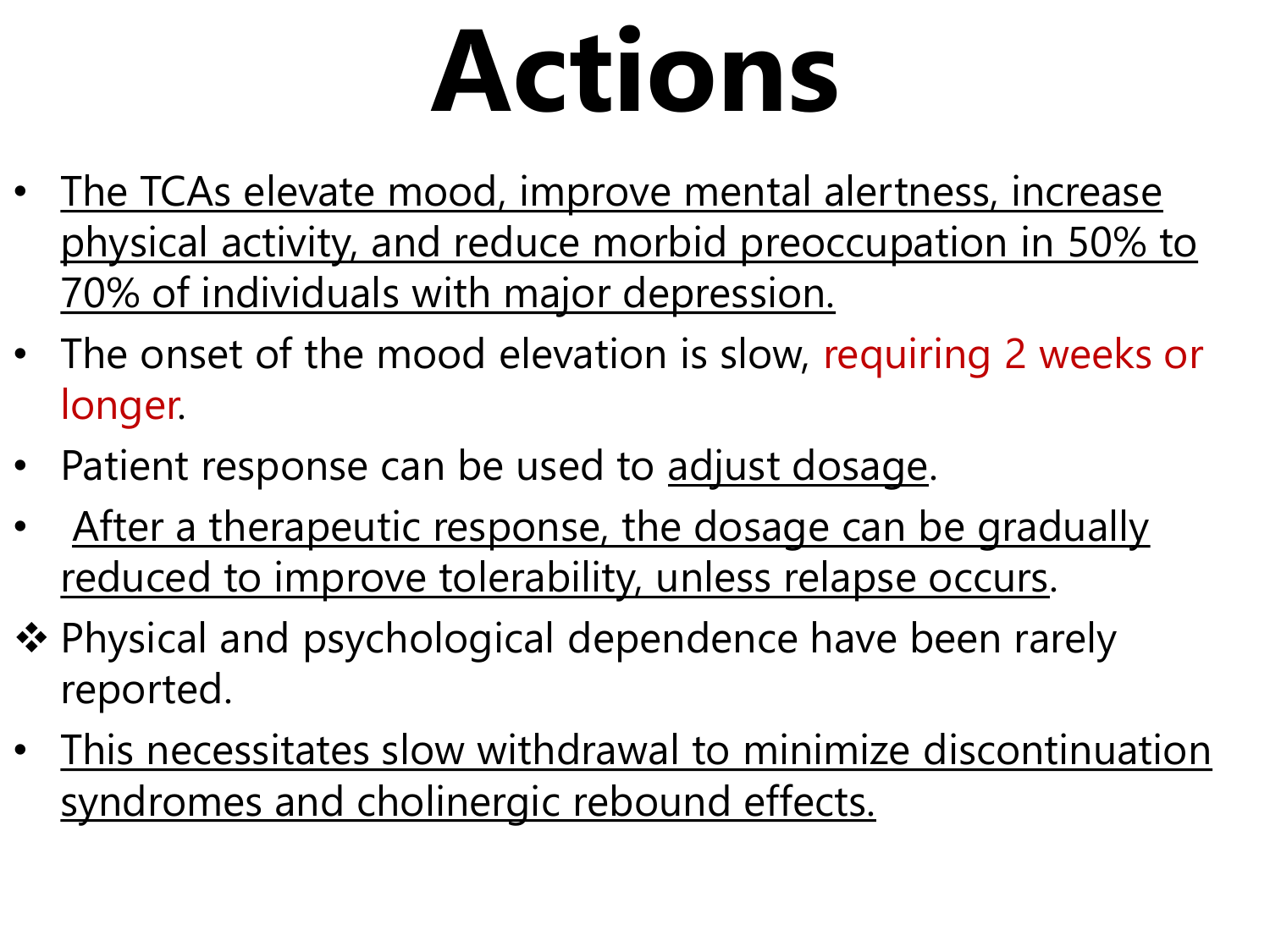### **Therapeutic Uses**

- The TCAs are effective in treating moderate to severe depression.
- Some patients with panic disorder also respond to TCAs.
- **Imipramine** has been used to control bed-wetting in children older than 6 years of age; however, it has largely been replaced by *desmopressin* and nonpharmacologic treatments (enuresis alarms).
- The TCAs, particularly **amitriptyline**, have been used to help prevent migraine headache and treat chronic pain syndromes (for example, neuropathic pain) in a number of conditions for which the cause of pain is unclear.
- Low doses of TCAs, especially **doxepin**, can be used to treat insomnia.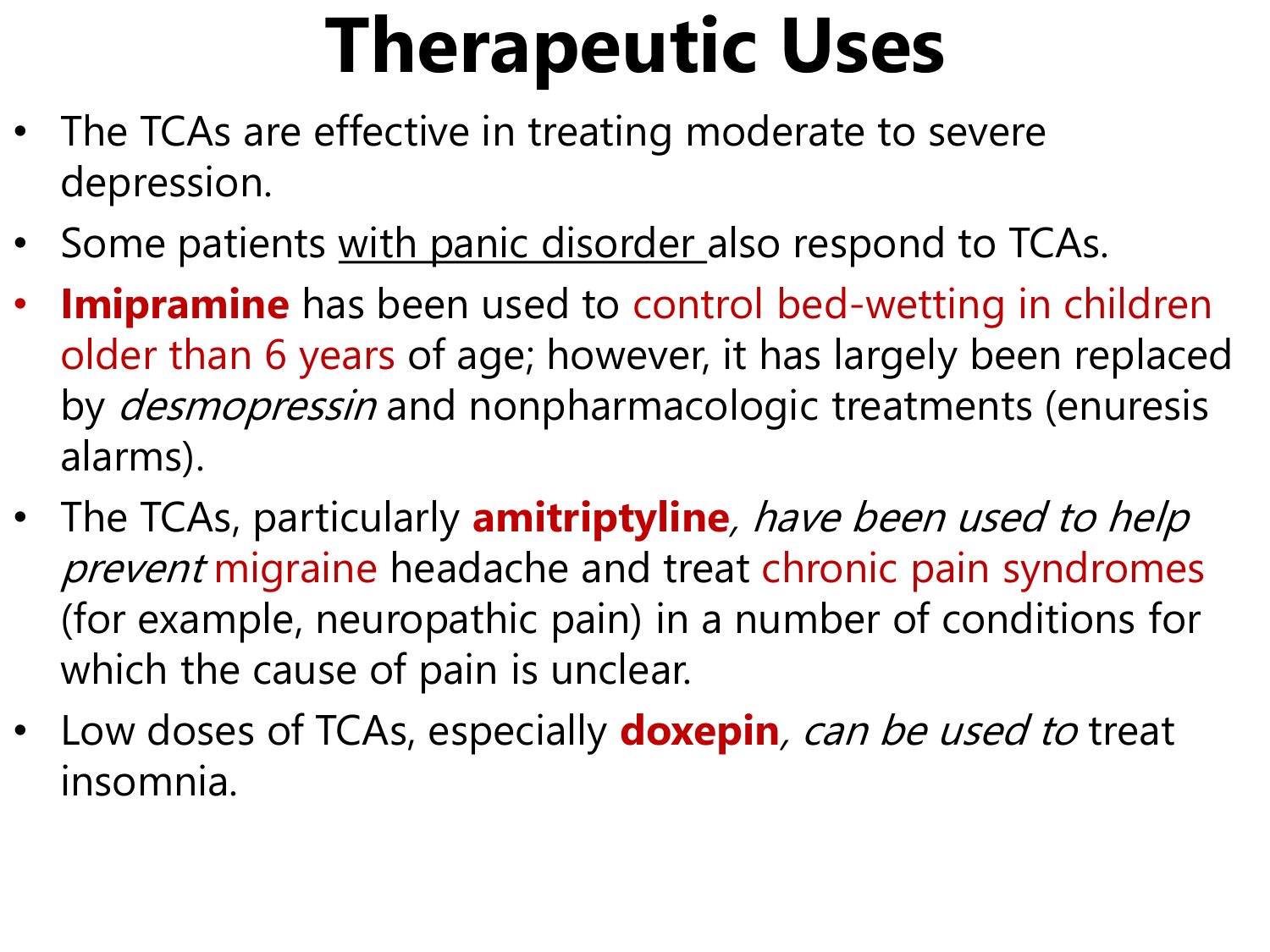## **Pharmacokinetics**

- TCAs are well absorbed upon **oral administration**.
- Because of their **lipophilic** nature, they are widely distributed and readily penetrate into the CNS.
- As a result of their variable first-pass metabolism in the liver, TCAs have low and inconsistent bioavailability.
- These drugs are metabolized by the hepatic microsomal system (and, thus, may be sensitive to agents that induce or inhibit the CYP450 isoenzymes) and conjugated with glucuronic acid.
- Ultimately, the TCAs are excreted as inactive metabolites via the kidney.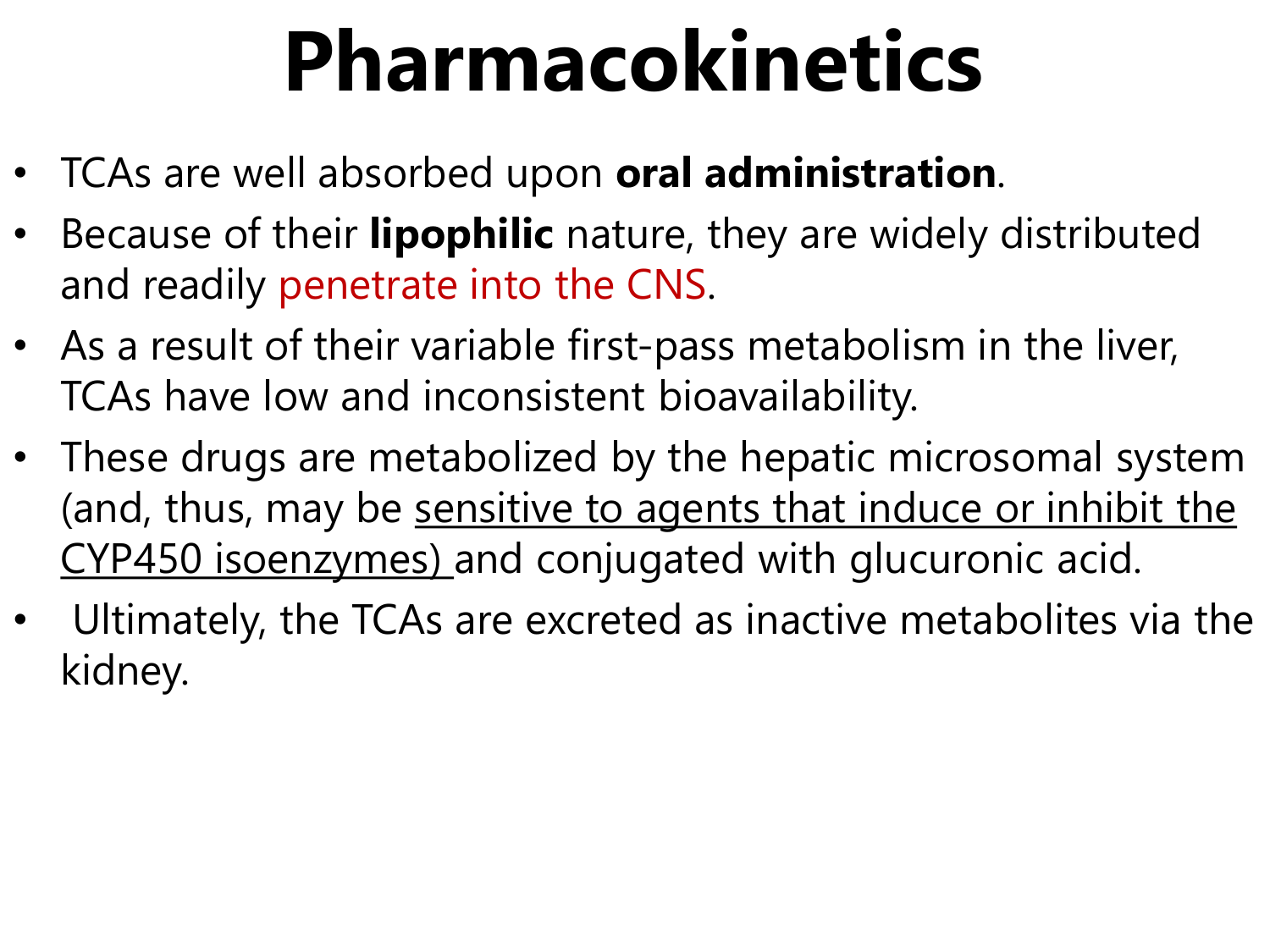## **Adverse Effects**

- Blockade of **muscarinic** receptors leads to blurred vision, xerostomia (dry mouth), urinary retention, sinus tachycardia, constipation, and aggravation of angle-closure glaucoma.
- These agents affect **cardiac conduction** similarly to **quinidine** and may precipitate **life-threatening arrhythmia**s in an overdose situation.
- The TCAs also block **α-adrenergic** receptors, causing orthostatic hypotension, dizziness, and reflex tachycardia.
- **Imipramine** is the most likely, and **nortriptyline** the least likely, to cause orthostatic hypotension.
- **Sedation** may be prominent, especially during the first several weeks of treatment, and is related to the ability of these drugs to **block histamine H1 receptors.**
- Weight gain is a common adverse effect of the TCAs.
- Sexual dysfunction occurs in a minority of patients, and the incidence is lower than that associated with the SSRIs.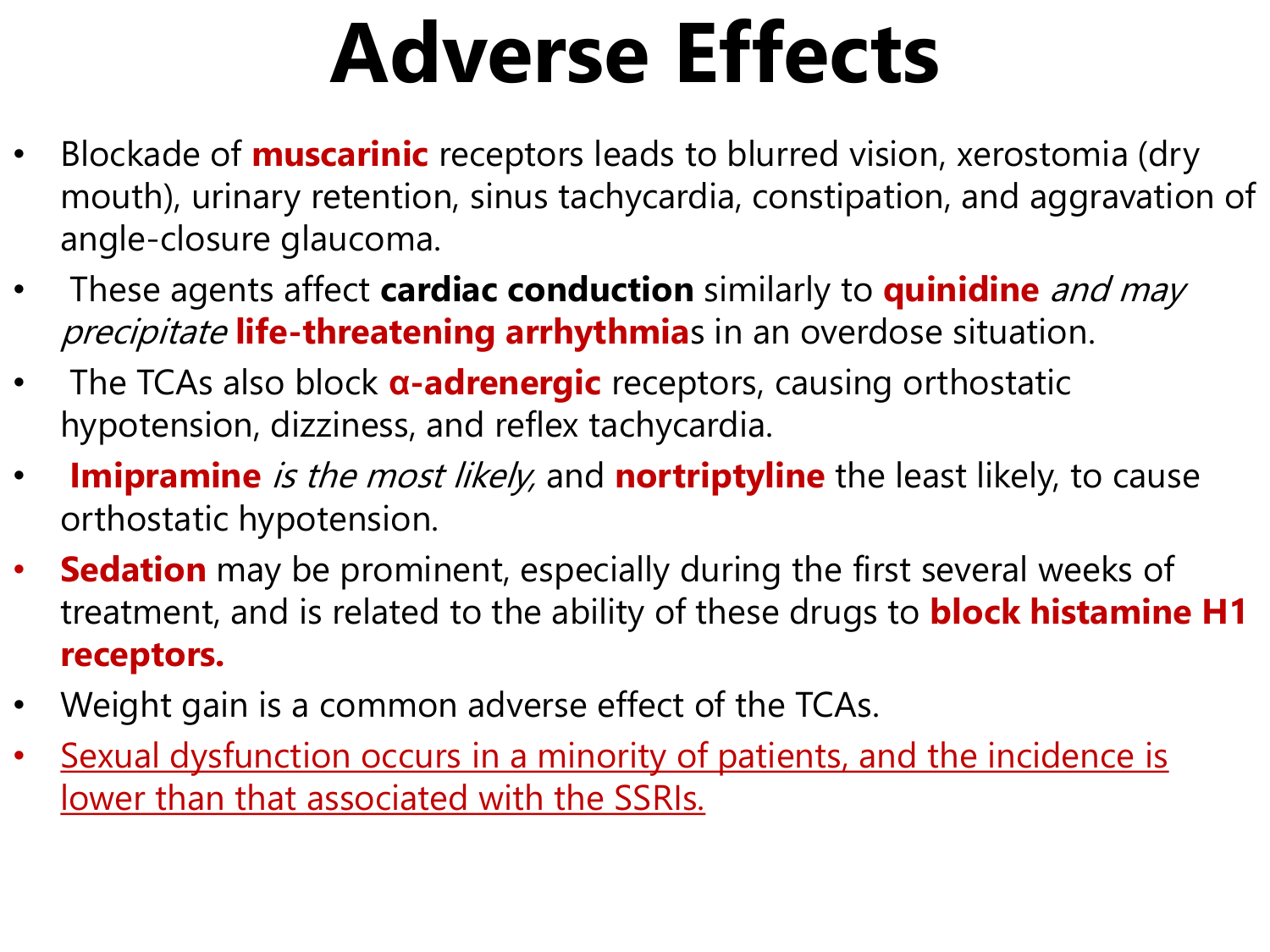- TCAs (like all antidepressants) should be used with caution in patients with bipolar disorder, even during their depressed state, because antidepressants may cause a switch to manic behavior.
- The TCAs have a narrow therapeutic index (five- to six fold the maximal daily dose of **imipramine** can be lethal).
- Depressed patients who are suicidal should be given only limited quantities of these drugs and be monitored closely.
- The TCAs may exacerbate certain medical conditions, such as benign prostatic hyperplasia, epilepsy, and preexisting arrhythmias.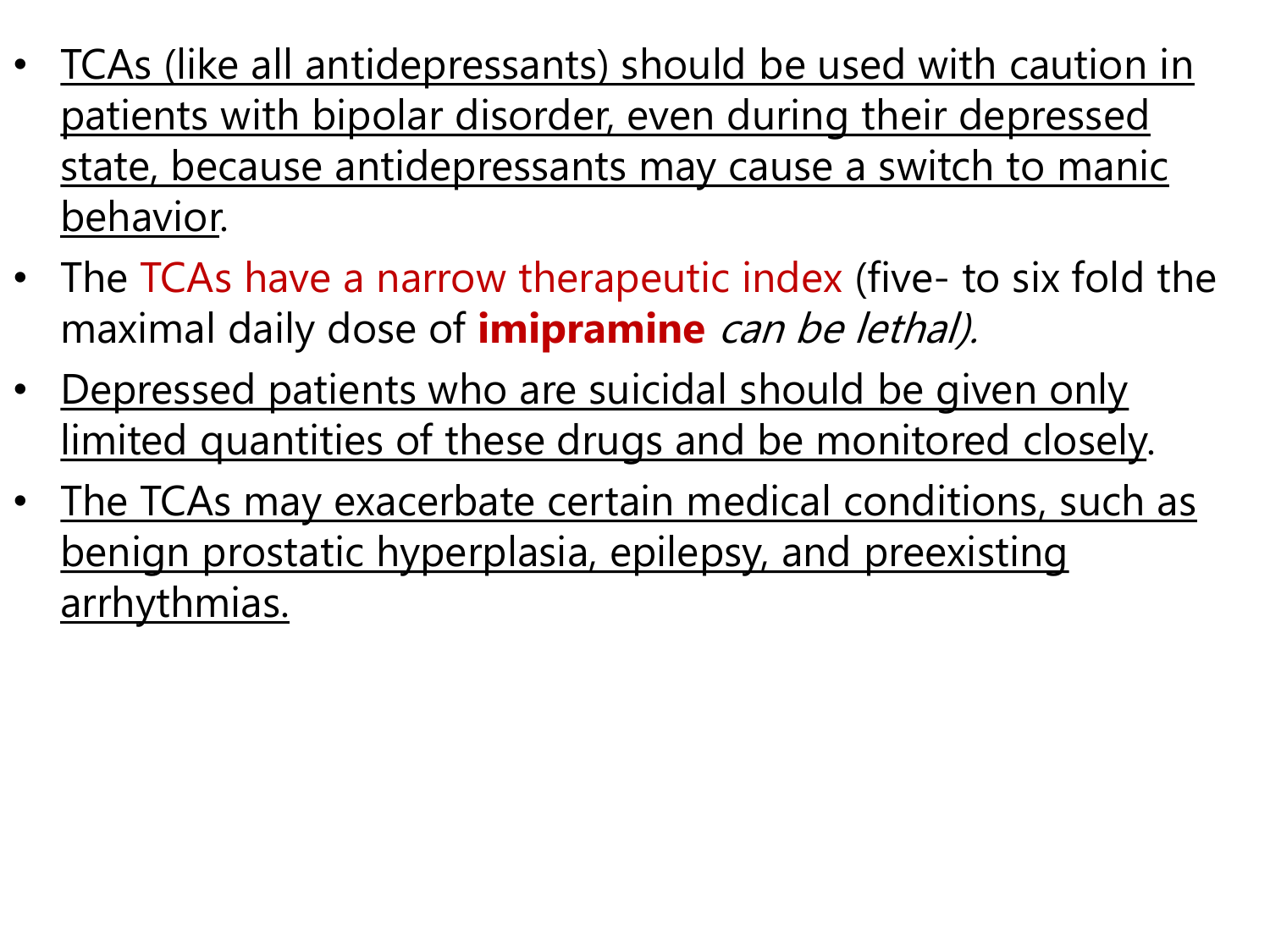### **Monoamine Oxidase Inhibitors**

- Monoamine oxidase (MAO) is a mitochondrial enzyme found in **nerve** and other tissues, such as the **gut** and liver.
- In the neuron, MAO functions as a "safety valve" to oxidatively deaminate and inactivate any excess neurotransmitters (for example, norepinephrine, dopamine, and serotonin) that may leak out of synaptic vesicles when the neuron is at rest.
- The MAOIs may irreversibly or reversibly inactivate the enzyme, permitting neurotransmitters to escape degradation and, therefore, to accumulate within the presynaptic neuron and leak into the synaptic space.
- The four MAOIs currently available for treatment of depression include **phenelzine** [FEN-el-zeen], **tranylcypromine** [tran-il-SIP-roemeen], **isocarboxazid** [eye-soe-car-BOX-ih-zid], and **selegiline** [seh-LEDGE-ah-leen].
- [Note: **Selegiline** is also used for the treatment of Parkinson's disease. It is the only antidepressant available in a **transdermal delivery system**.]
- Use of MAOIs is limited due to the complicated dietary restrictions required while taking these agents.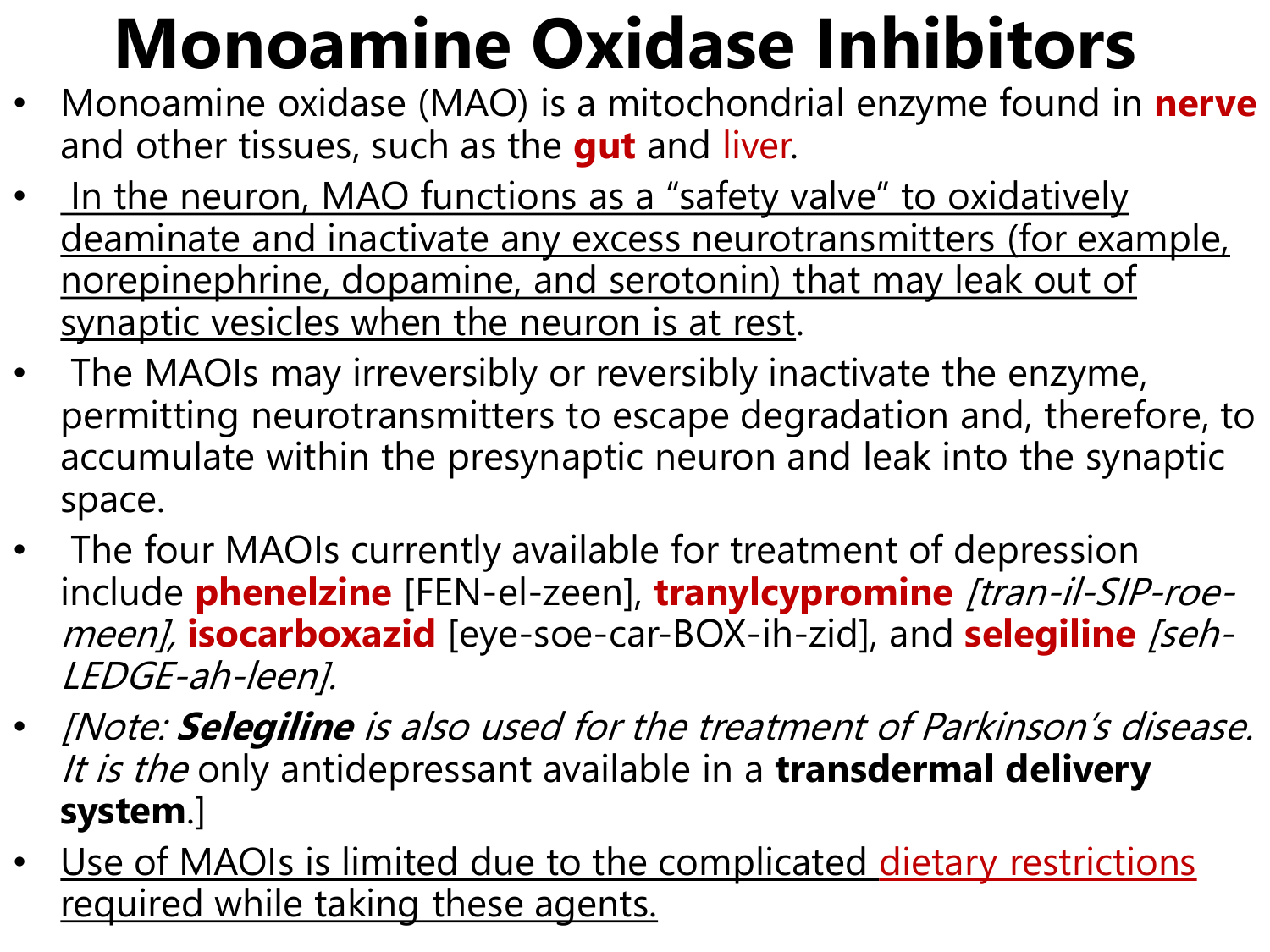## **Mechanism of action**

- Most MAOIs, such as **phenelzine**, form stable complexes with the enzyme, causing irreversible inactivation.
- This results in increased stores of norepinephrine, serotonin, and dopamine within the neuron and subsequent diffusion of excess neurotransmitter into the synaptic space.
- These drugs inhibit not only MAO in the brain but also MAO in the liver and gut that catalyzes oxidative deamination of drugs and potentially toxic substances, such as **tyramine**, which is found in certain foods.
- The MAOIs, therefore, show a high incidence of drug-drug and drug–food interactions.
- Selegiline administered as the transdermal patch may produce less inhibition of gut and hepatic MAO at low doses because it avoids first-pass metabolism.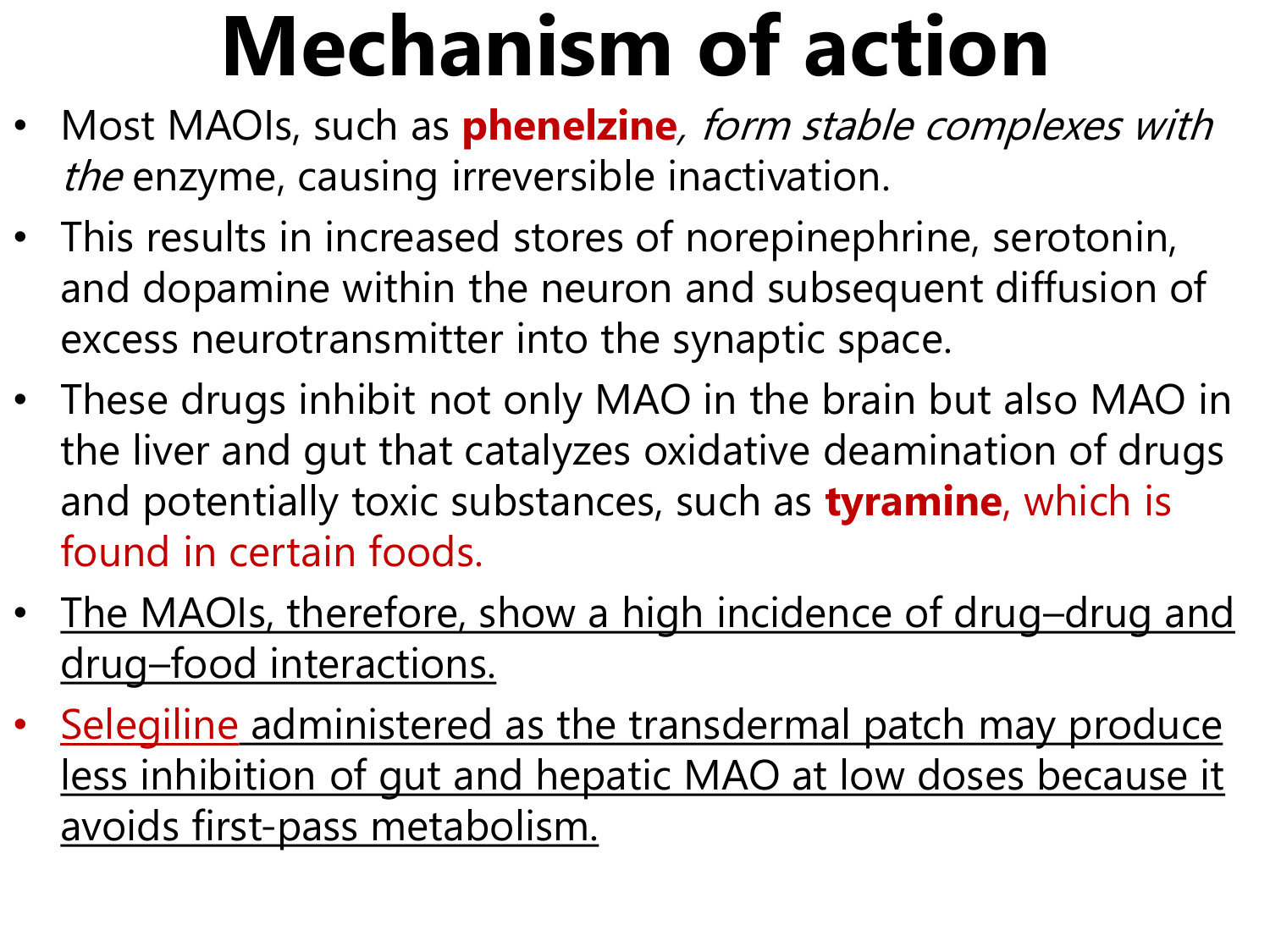### **Actions**

- Although MAO is fully inhibited after several days of treatment, the antidepressant action of the MAOIs, like that of the SSRIs, SNRIs, and TCAs, is delayed several weeks.
- **Selegiline** and **tranylcypromine** have an amphetamine-like stimulant effect that may produce agitation or insomnia.

#### **C. Therapeutic uses**

- The MAOIs are indicated for depressed patients who are unresponsive or allergic to TCAs and SSRIs or who experience strong anxiety.
- A special subcategory of depression, called **atypical depression**, may respond preferentially to MAOIs.
- Because of their risk for drug–drug and drug–food interactions, the MAOIs are considered **last-line agents** in many treatment settings.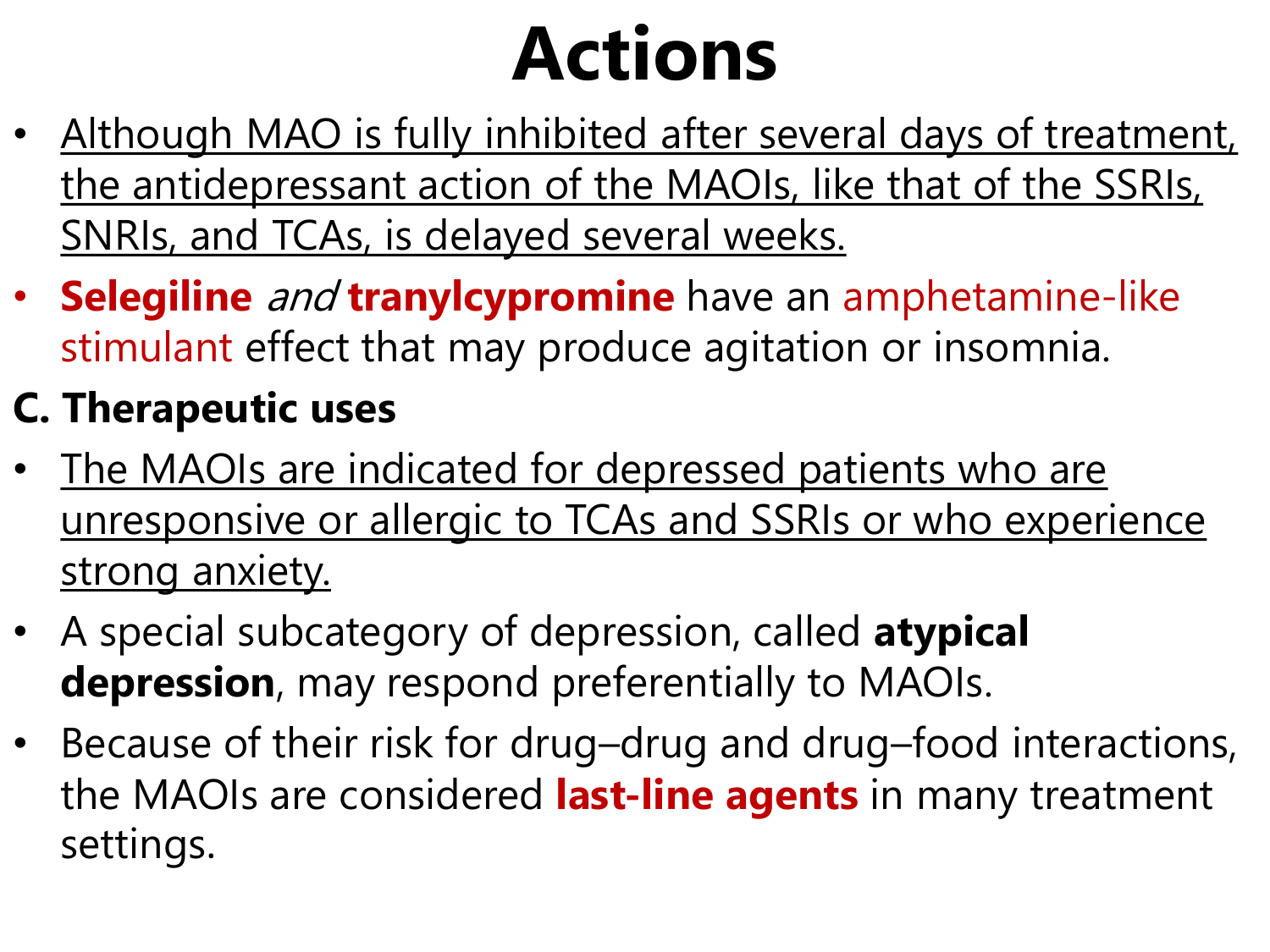### **Pharmacokinetics:**

- These drugs are well absorbed after oral administration.
- Enzyme regeneration, when irreversibly inactivated, varies, but it usually occurs several weeks after termination of the drug.
- Thus, when switching antidepressant agents, a minimum of 2 weeks of delay must be allowed after termination of MAOI therapy and the initiation of another antidepressant from any other class.
- MAOIs are hepatically metabolized and excreted rapidly in urine.

#### **Adverse effects:**

- Severe and often unpredictable side effects, due to drug-food and drug–drug interactions, limit the widespread use of MAOIs.
- For example, tyramine, which is contained in foods, such as aged cheeses and meats, chicken liver, pickled or smoked fish, and red wines, is normally inactivated by MAO in the gut.
- Individuals receiving a MAOI are unable to degrade tyramine obtained from the diet.
- $\checkmark$  Tyramine causes the release of large amounts of stored catecholamines from nerve terminals, resulting in a hypertensive crisis, with signs and symptoms such as occipital headache, stiff neck, tachycardia, nausea, hypertension, cardiac arrhythmias, seizures, and, possibly, stroke.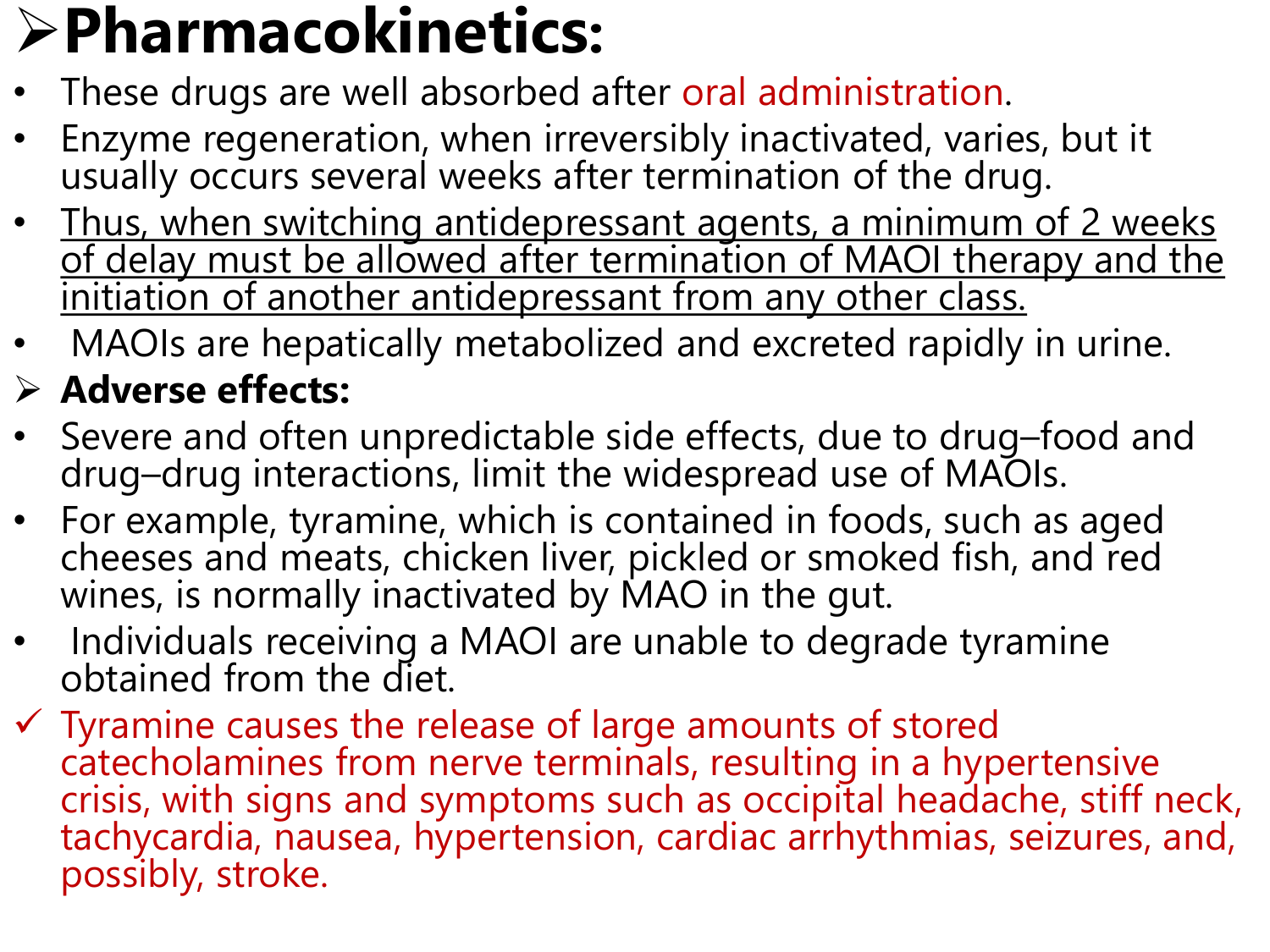- Patients must, therefore, be educated to avoid tyraminecontaining foods.
- **Phentolamine** and **prazosin** are helpful in the management of tyramine-induced hypertension.
- Other possible side effects of treatment with MAOIs include drowsiness, orthostatic hypotension, blurred vision, dry mouth, and constipation.
- $\checkmark$  Due to the risk of serotonin syndrome, the use of MAOIs with other antidepressants is contraindicated.
- $\checkmark$  For example, SSRIs should not be coadministered with MAOIs.
- Both SSRIs and MAOIs require a **washout period of at least 2 weeks before** the other type is administered, with the exception of **fluoxetine**, which should be discontinued at least 6 weeks before a MAOI is initiated.
- $\checkmark$  In addition, the MAOIs have many other critical drug interactions, and caution is required when administering these agents concurrently with other drugs.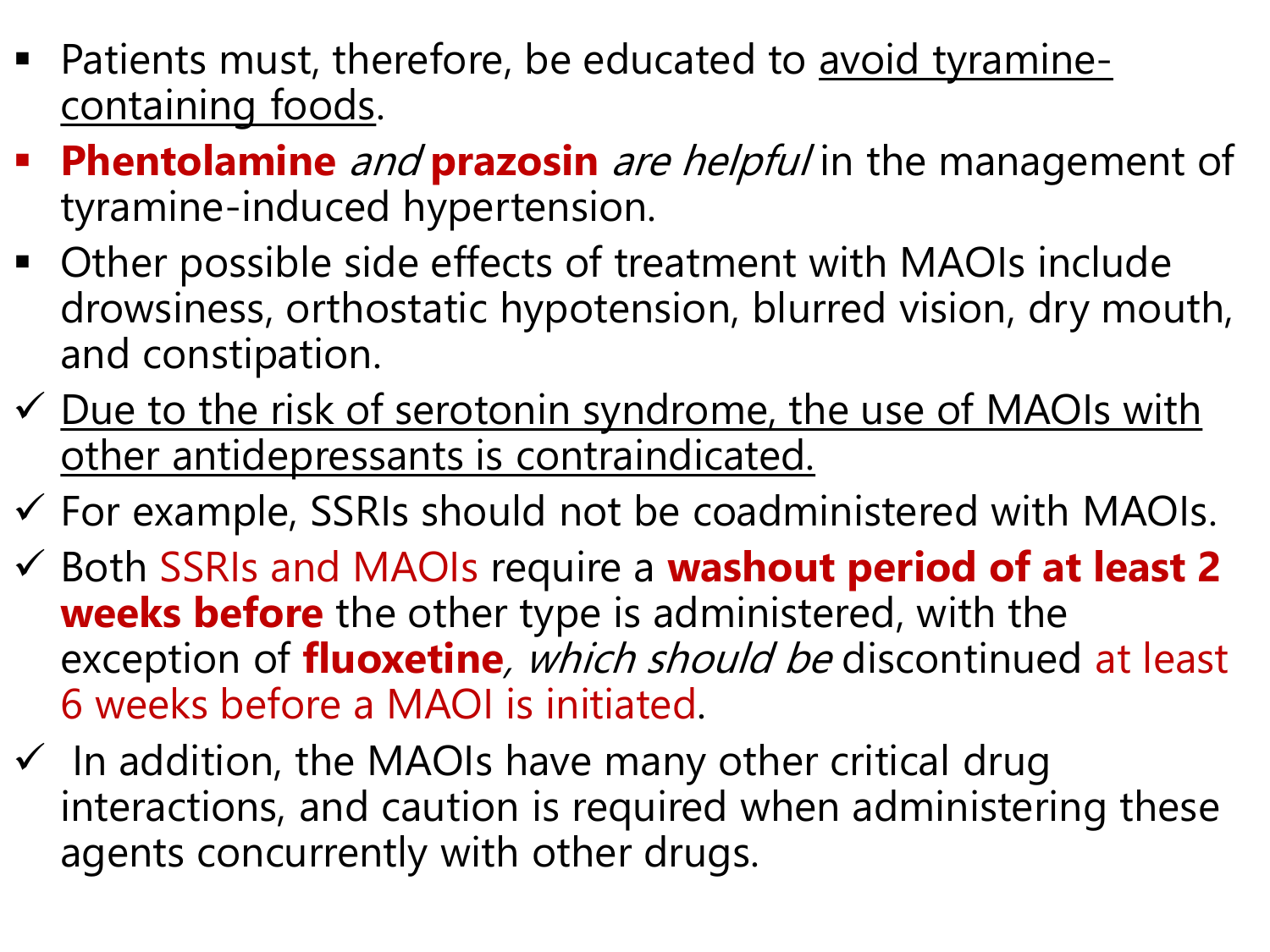

#### Figure 10.10 Side effects of some drugs used to treat depression.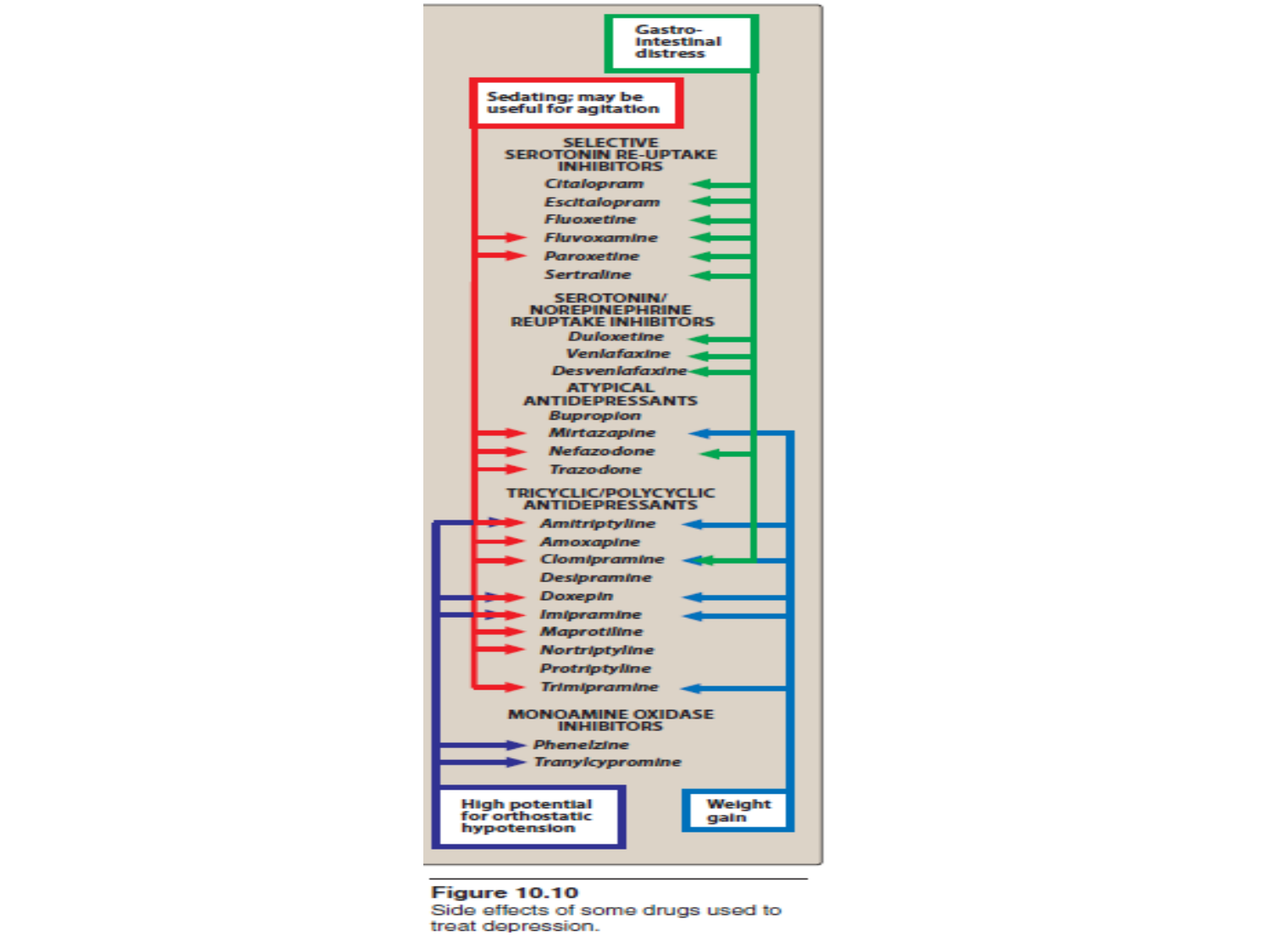### **Treatment Of Mania And Bipolar Disorder**

• The treatment of bipolar disorder has increased in recent years, due to increased recognition of the disorder and also an increase in the number of available medications for the treatment of mania.

#### **A. Lithium**

- **Lithium salts** are used **acutely** and **prophylactically** for managing bipolar patients. Lithium is effective in treating 60% to 80% of patients exhibiting mania and hypomania.
- Although many cellular processes are altered by treatment with lithium salts, the **mode of action is unknown**.
- **The therapeutic index of lithium is extremely low, and lithium salts can be toxic.**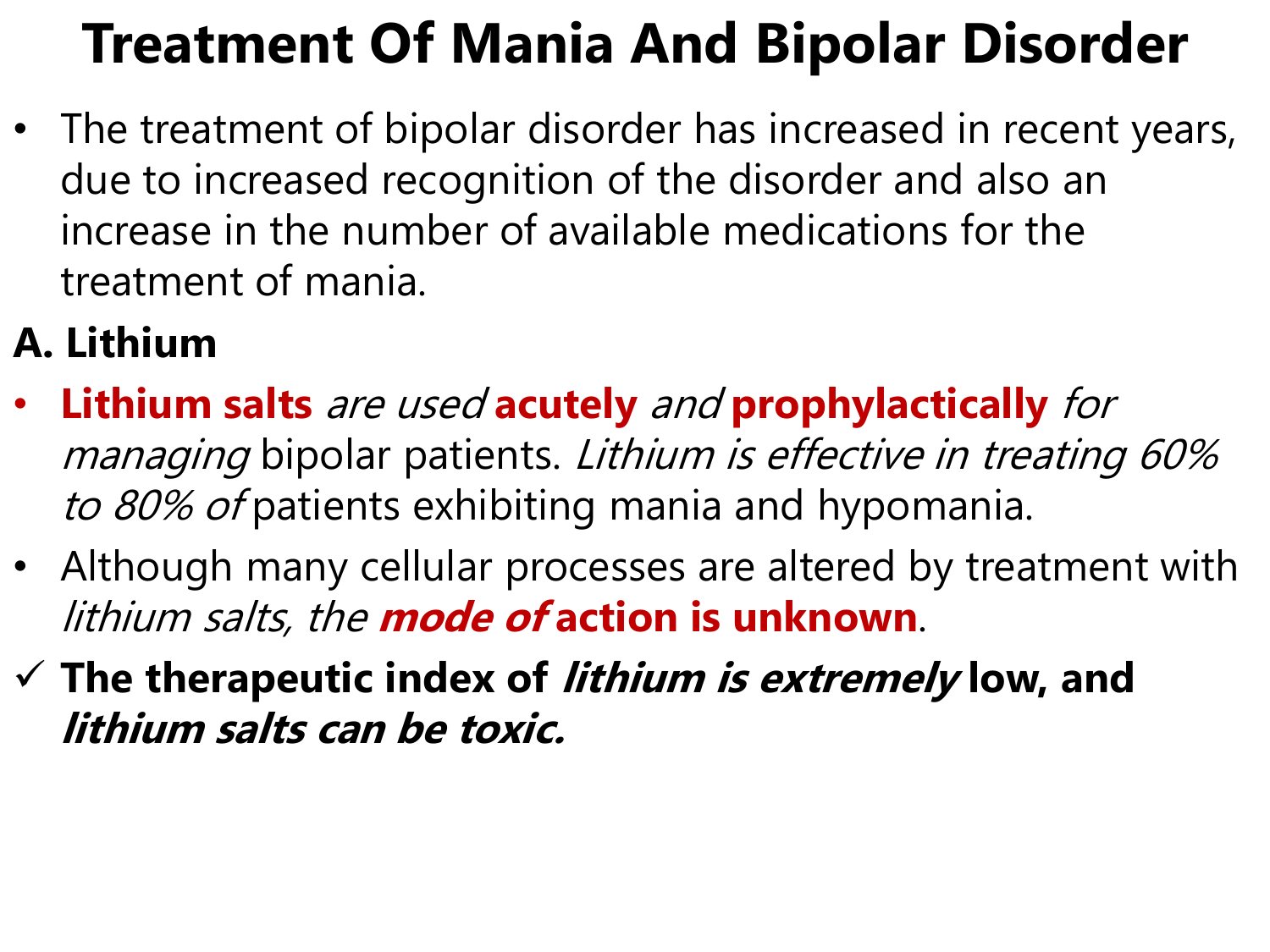### **Common adverse effects may**

- include headache, dry mouth, polydipsia, polyuria, polyphagia, GI distress (give lithium with food), fine hand tremor, dizziness, fatigue, dermatologic reactions, and sedation.
- $\triangleright$  Adverse effects due to higher plasma levels may indicate toxicity and include ataxia, slurred speech, coarse tremors, confusion, and convulsions.
- Thyroid function may be decreased and should be monitored.
- Unlike other mood stabilizers, **lithium** is renally eliminated, and though caution should be used when dosing this drug in renally impaired patients, it may be the best choice in patients with hepatic impairment.